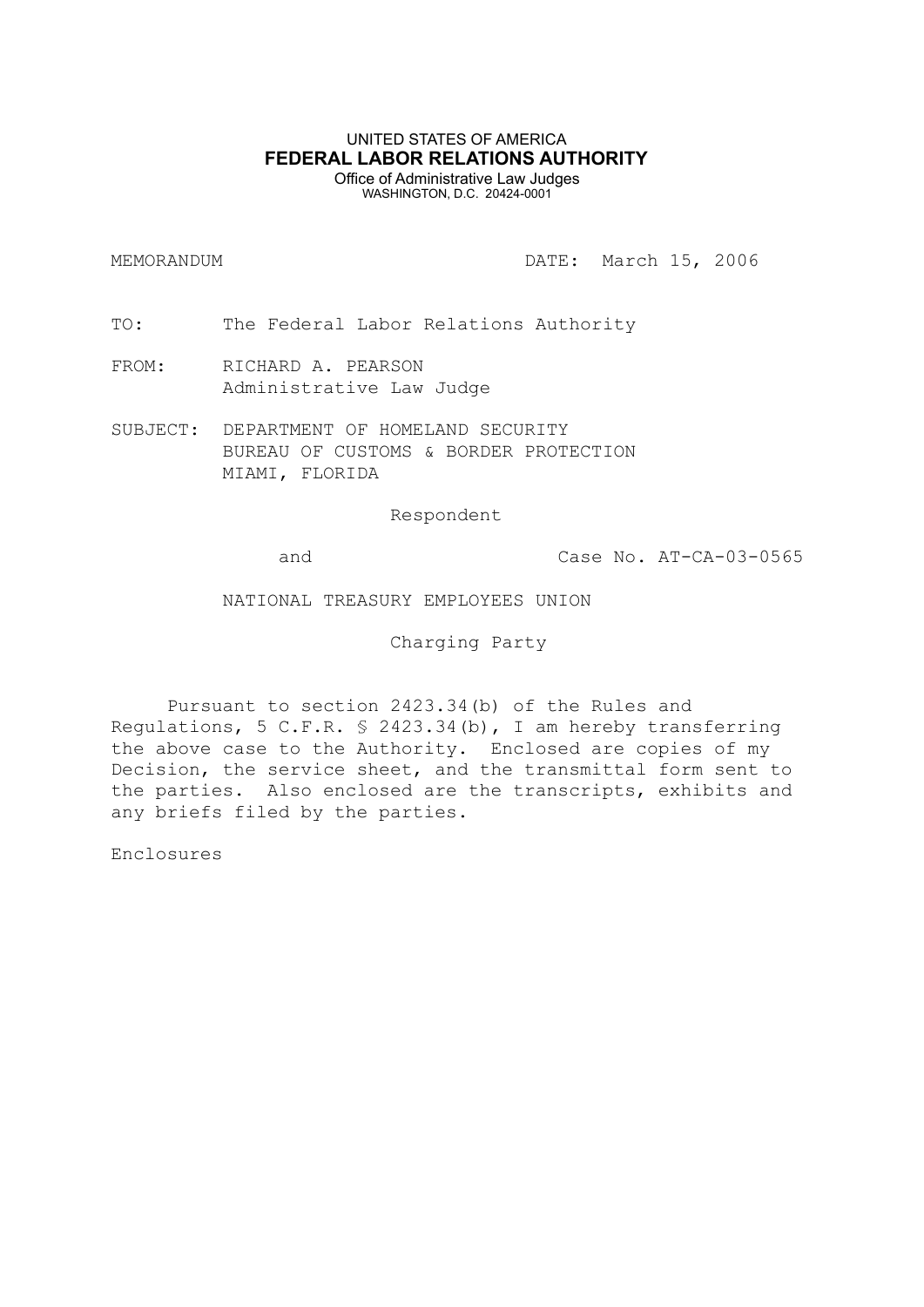# UNITED STATES OF AMERICA **FEDERAL LABOR RELATIONS AUTHORITY**

Office of Administrative Law Judges WASHINGTON, D.C. 20424-0001

| DEPARTMENT OF HOMELAND SECURITY       |                        |
|---------------------------------------|------------------------|
| BUREAU OF CUSTOMS & BORDER PROTECTION |                        |
| MIAMI, FLORIDA                        |                        |
|                                       |                        |
| Respondent                            |                        |
| land                                  | Case No. AT-CA-03-0565 |
| INATIONAL TREASURY EMPLOYEES UNION    |                        |
| Charging Party                        |                        |

# NOTICE OF TRANSMITTAL OF DECISION

The above-entitled case having been heard before the undersigned Administrative Law Judge pursuant to the Statute and the Rules and Regulations of the Authority, the undersigned herein serves his Decision, a copy of which is attached hereto, on all parties to the proceeding on this date and this case is hereby transferred to the Federal Labor Relations Authority pursuant to 5 C.F.R. § 2423.34(b).

PLEASE BE ADVISED that the filing of exceptions to the attached Decision is governed by 5 C.F.R. §§ 2423.40-2423.41, 2429.12, 2429.21-2429.22, 2429.24-2429.25, and 2429.27.

Any such exceptions must be filed on or before **APRIL 17, 2006**, and addressed to:

> Federal Labor Relations Authority Office of Case Control 1400 K Street, NW, 2nd Floor Washington, DC 20005

> > RICHARD A. PEARSON Administrative Law Judge

\_\_\_\_\_\_\_\_\_\_\_\_\_\_\_\_\_\_\_\_\_\_\_\_\_\_\_\_\_\_\_

Dated: March 15, 2006 Washington, DC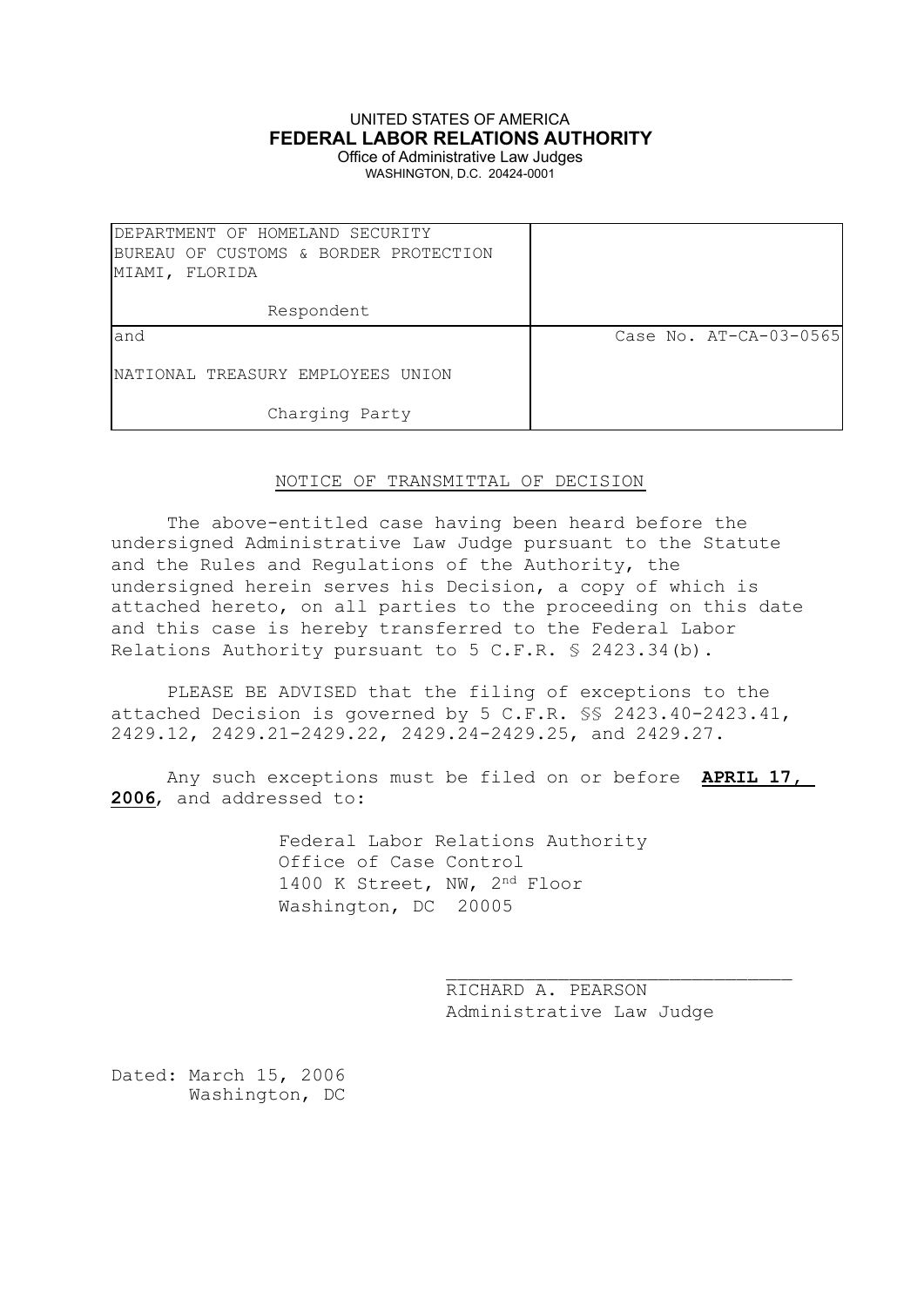OALJ 06-08

## **FEDERAL LABOR RELATIONS AUTHORITY**

Office of Administrative Law Judges WASHINGTON, D.C.

| DEPARTMENT OF HOMELAND SECURITY<br>BUREAU OF CUSTOMS & BORDER PROTECTION<br>MIAMI, FLORIDA |                        |
|--------------------------------------------------------------------------------------------|------------------------|
| Respondent                                                                                 |                        |
| land                                                                                       | Case No. AT-CA-03-0565 |
| NATIONAL TREASURY EMPLOYEES UNION                                                          |                        |
| Charging Party                                                                             |                        |

Ruth Pippin Dow, Esquire For the General Counsel

Rebecca A. Laws, Esquire Leonard Dorman, Labor Relations Specialist For the Respondent

- Steven P. Flig, Esquire William Harness, Esquire For the Charging Party
- Before: RICHARD A. PEARSON Administrative Law Judge

#### **DECISION**

This is an unfair labor practice proceeding under the Federal Service Labor-Management Relations Statute, 5 U.S.C. §§ 7101-7135 (the Statute), and the Rules and Regulations of the Federal Labor Relations Authority (the Authority), 5 C.F.R. part 2423 (2005).

On September 23, 2003, the Regional Director of the Atlanta Region of the Authority issued an unfair labor practice complaint, alleging that the Department of Homeland Security, Bureau of Customs & Border Protection, Miami, Florida (the Respondent or Agency) violated section 7116(a) (1) of the Federal Service Labor-Management Relations Statute (the Statute) by threatening and harassing an employee for engaging in activity protected under the Statute. The Respondent answered the complaint on October 17, 2003 and denied committing an unfair labor practice.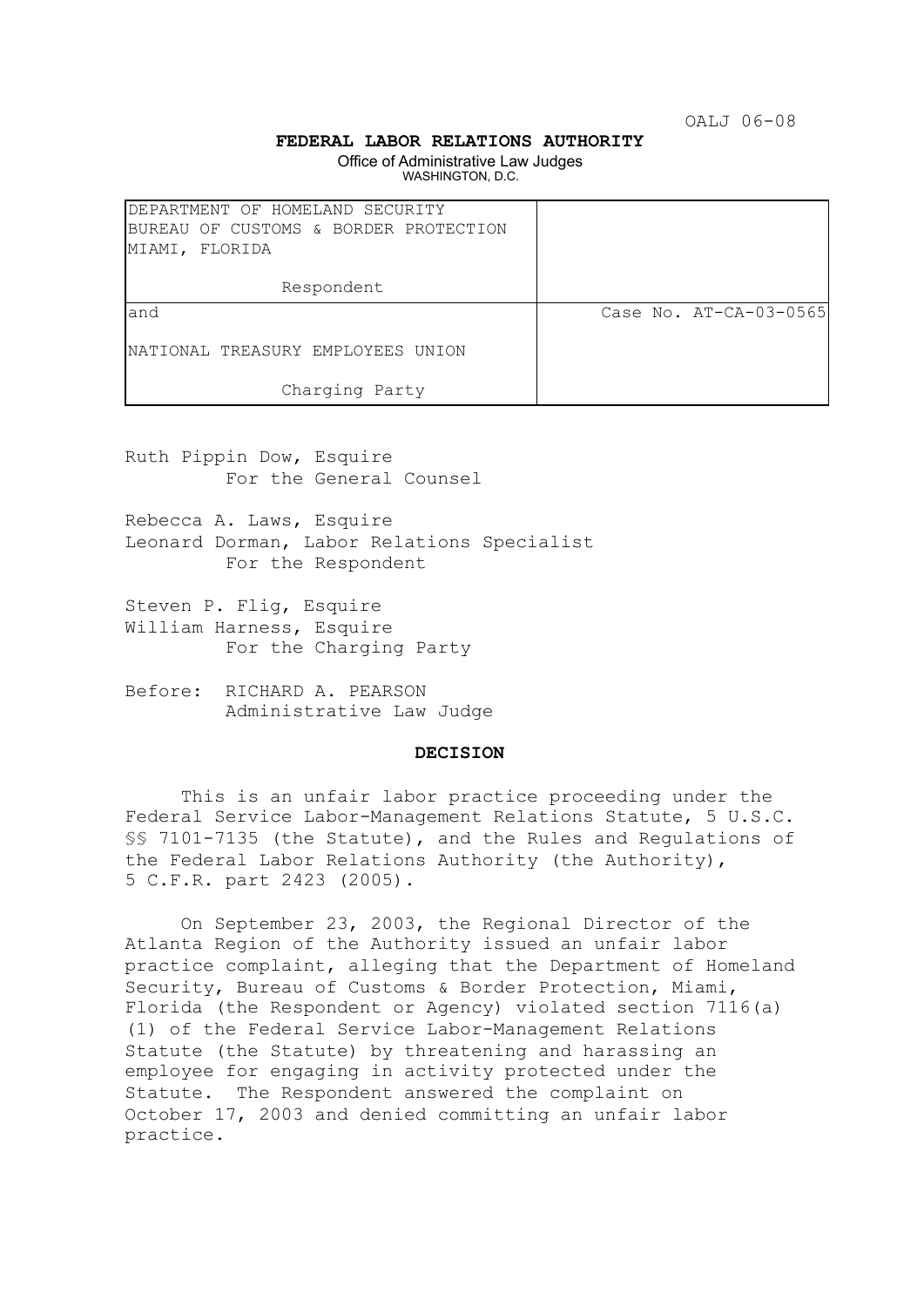A hearing was held on this matter in Miami, Florida, at which all parties were present and afforded the opportunity to be heard, to introduce evidence and to examine and crossexamine witnesses. Subsequent to the hearing, the parties submitted a Stipulation concerning certain matters raised at the hearing. The Respondent, the General Counsel and the Charging Party subsequently filed post-hearing briefs, which I have fully considered. Based on the entire record,1 including my observation of the witnesses and their demeanor, I make the following findings of fact, conclusions of law, and recommendations.

#### **FINDINGS OF FACT**

At all times relevant to this case, the National Treasury Employees Union (the Charging Party or Union) has been the exclusive collective bargaining representative for a unit of employees who formerly worked for the United States Customs Service, and who became part of the newlycreated Department of Homeland Security, Bureau of Customs & Border Protection in March 2003. The specific employees involved in this case work in the Agency's Canine Enforcement Unit at the Miami International Airport, as well as at other airports and seaports in southern Florida. The Agency employs two types of Canine Enforcement Officers (CEOs) at its facilities: handlers for passive-response and aggressive-response canines. In May of 2003, Robert Rivera was the supervisor of a passive-response canine team and Kenneth Brett was an employee on that team. Brett was also a Union steward who had previously worked as a CEO and Union steward at the Fort Lauderdale airport and seaport. Dwight Raleigh was the Chief of the Canine Enforcement Branch in Miami, the second-line supervisor of all the passive- and aggressive-response CEOs (approximately 60 employees in all) in Miami.

Each CEO is responsible for training and handling a particular dog and patrolling areas of the airport. CEOs begin and end their work day when they pick up and drop off their dogs at an off-site kennel. An essential daily part 1

Union Exhibit 1, which was offered into evidence and rejected (Tr. 324, 327), should have been incorporated into the record as a rejected exhibit, but the Reporter neglected to do so. Union Exhibit 2 was accepted into evidence, but for unexplained reasons it was not made a named exhibit; a copy of the document, however, is contained as an attachment to the Respondent's Motion for Summary Judgment or, in the Alternative, for an Order Limiting the Issues, which in turn is contained, along with the Stipulation, with the General Counsel's Exhibits in the Exhibit File.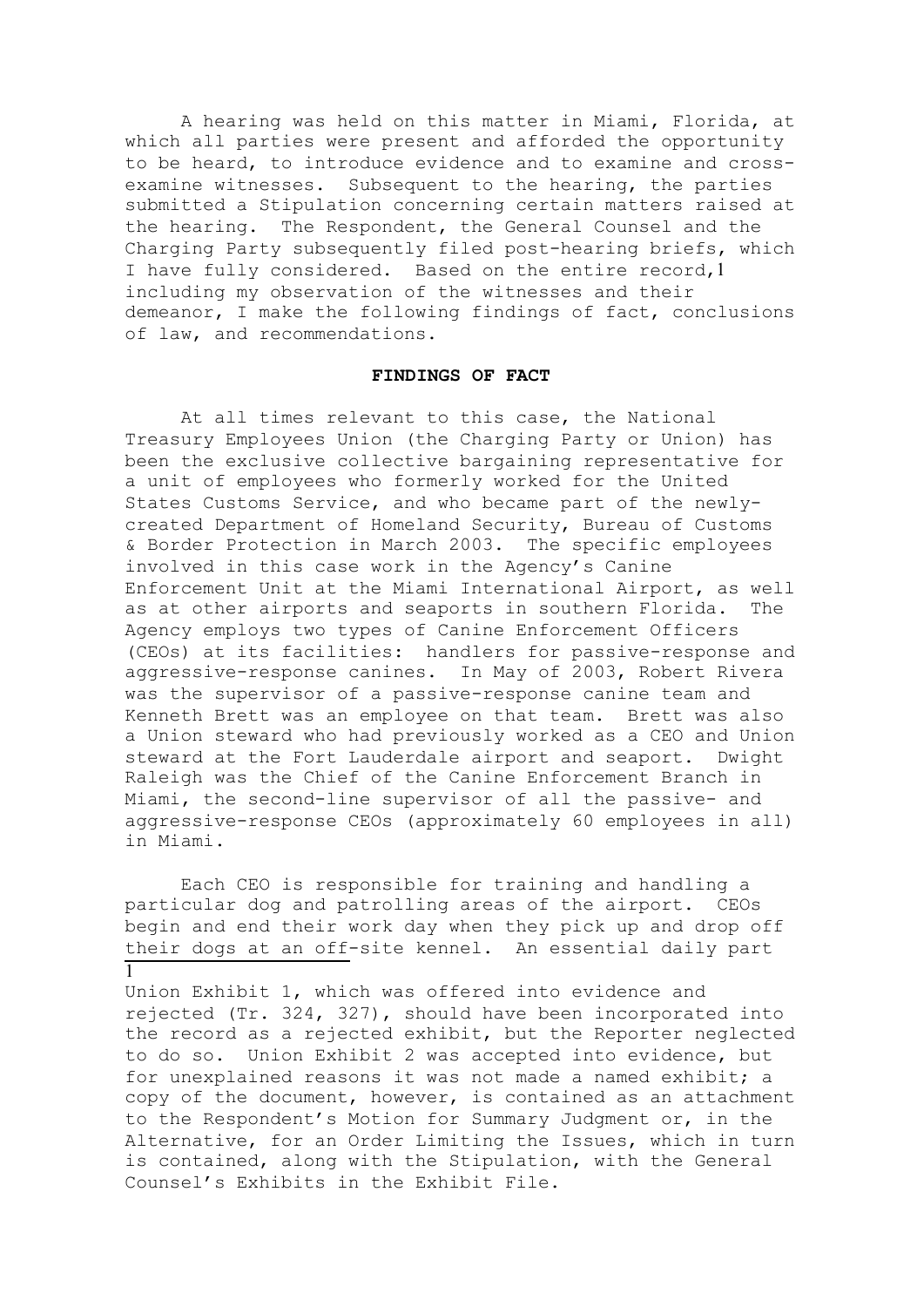of their duties is to utilize "training aids" to simulate real-life situations with their dogs.2 Tr. 58-60. The CEOs (sometimes with the assistance of other CEOs or supervisors, but mostly on their own) prepare luggage or clothing that may (or may not) contain simulated drugs for the dog to detect. Each CEO is required to perform at least three such training exercises per day, and at least another four hours per week is allotted for training. Tr. 258-59, 268.

A considerable amount of testimony was utilized to debate whose responsibility it was to provide CEOs with the materials for their training aids, but the following is essentially undisputed: 1) the Agency's policy on this, established by the Agency as an exercise of its management right to assign work, placed on each CEO the general responsibility to keep his dog properly trained, as well as the specific requirement to perform three training exercises a day  $(Tr. 59)$ ; 2) supervisors at times would help their CEOs to find training materials and sources for such materials, but ultimately each CEO was responsible for seeing to it that his dog performed the training exercises daily (Tr. 273); and 3) the Agency's budget did not allocate sufficient funds to provide all such materials to all CEOs (Tr. 273, 342-43). As a result, CEOs had to resort to a variety of techniques for obtaining training materials: bringing supplies of their own, talking to other employees for ideas and sources, finding outside businesses that had excess or unmarketable supplies, and even looking in trash receptacles for everything from boxes to luggage. The search for training materials has been, in the words of one supervisor, "an age-old issue." Tr. 255; *see also* Tr. 260 ("a constant battle that we have to deal with.")

The specific issues of this case involve comments that were made by and to CEO Brett at two meetings, first on May 1 and then on May 7, 2003.3 On Thursday, May 1, Canine Enforcement Branch Chief Raleigh conducted his weekly "muster," or general meeting for the CEOs and supervisors. Supervisory CEO Rivera was on vacation that week and did not attend the muster, but CEO Brett did attend. After Raleigh 2

Throughout the hearing, witnesses used the terms "training aids" and "training materials." Essentially, a "training aid" is something that is constructed by a CEO to simulate a situation that will cause his dog to alert and detect contraband; the physical materials used by the CEO to construct a training aid (such as luggage, tape, boxes, purses and clothing) are "training materials." *See, e.g.*, Tr. 174. 3

Hereafter, all dates are in 2003, unless otherwise noted.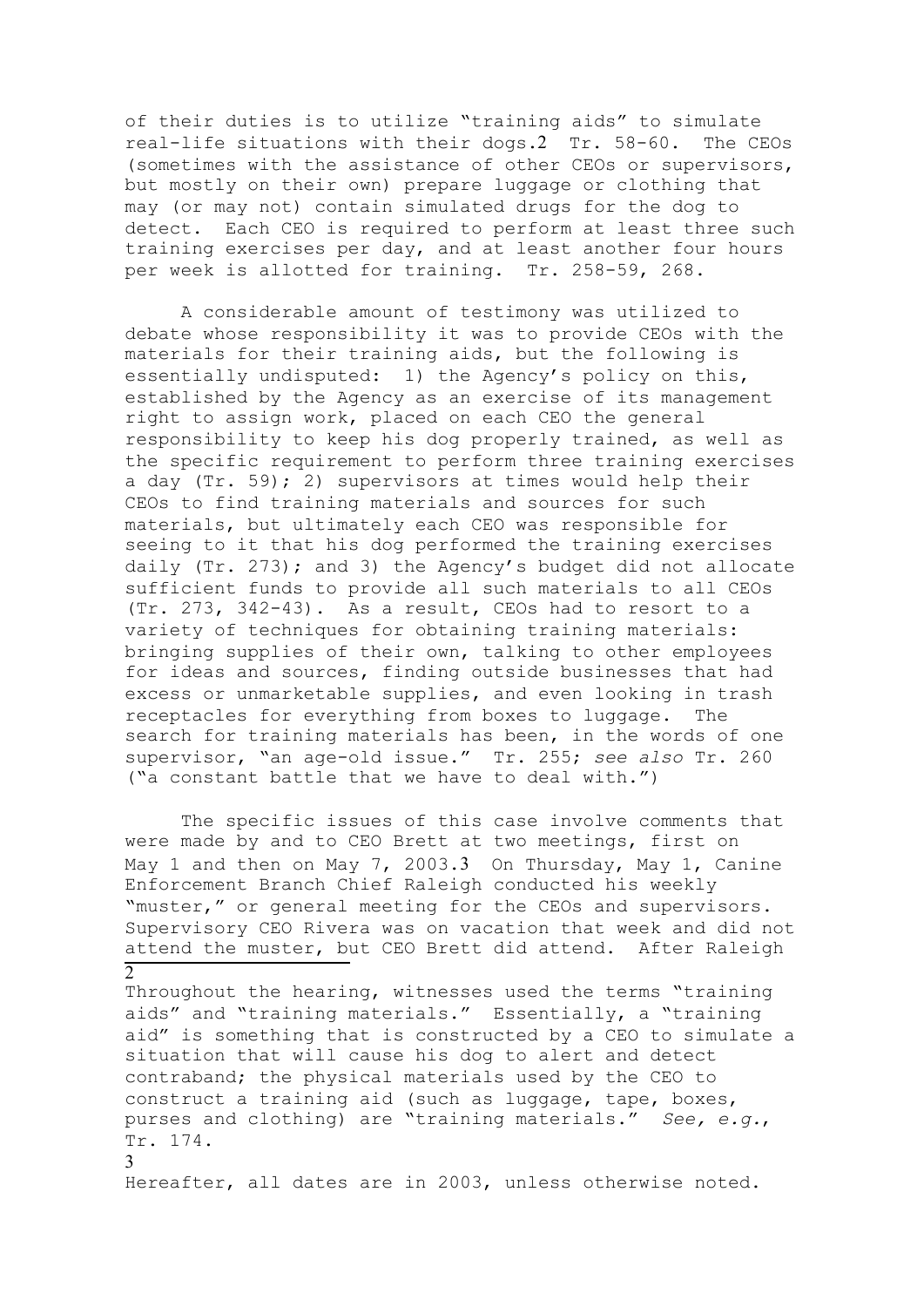spoke to the officers about issues he felt were of immediate importance, he opened the floor for questions, and Brett raised the issue of materials for training aids. He asked how CEOs could find the necessary materials to prepare the daily training aids necessary to train their dogs, and he also asked whether this was the responsibility of CEOs or management. Tr. 67-68, 155, 221-22, 300-01. Brett stated that when he had worked at Port Everglades (the Fort Lauderdale seaport), he had a contact with a private businessman who supplied him with materials, but this person did not have enough materials for all the CEOs working in Miami. *Id*. Brett further indicated that other CEOs in Miami had approached him about finding materials for training aids, and that this was a general problem that needed to be addressed. Tr. 68, 173, 185-86. Chief Raleigh told Brett that he should speak to his supervisor first about the problem, but Brett said that he already had done so, without any resolution. Tr. 67, 155, 223, 301. According to one attendee at the meeting, Brett also asked that his supervisor assist him in putting out training aids when he was working alone. Tr. 222. According to most attendees, the discussion between Brett and Raleigh got at least slightly heated: Raleigh began to raise his voice and told Brett that he should take the initiative to find his own materials to advance his career, and two observers described the atmosphere of the discussion as "very uncomfortable." Tr. 156, 224.

Brett's supervisor, Rivera, returned to work on Monday May 5, and early that week Raleigh told Rivera that Brett "had brought up at the muster that he was not getting training materials and was having a problem with Brett." Tr. 303. Rivera testified that even before Raleigh raised the issue with him, other officers had told him about Brett's comments at the muster, to the effect that Brett "wasn't getting training and training materials[,]" and that Brett had claimed to have raised the issue with Rivera "numerous times and I just ignored him." Tr. 226-27, 354. Rivera told Raleigh there was no problem getting training materials, but that he would "talk to Brett and take care of it." Tr. 304.

In the early afternoon of March 7, another employee told Brett that Rivera wanted to see him in the K-9 office on Terminal E of the airport. As he approached the office, which contains an outer room for all CEOs to use and an inner room that supervisors Rivera and Gernaat use as their private office, Brett saw Rivera and Rivera asked him to come inside. Tr. 70-71, 355. According to Brett, Rivera began talking to him as they walked to the office (Tr. 71); according to Rivera, he waited until they were in his office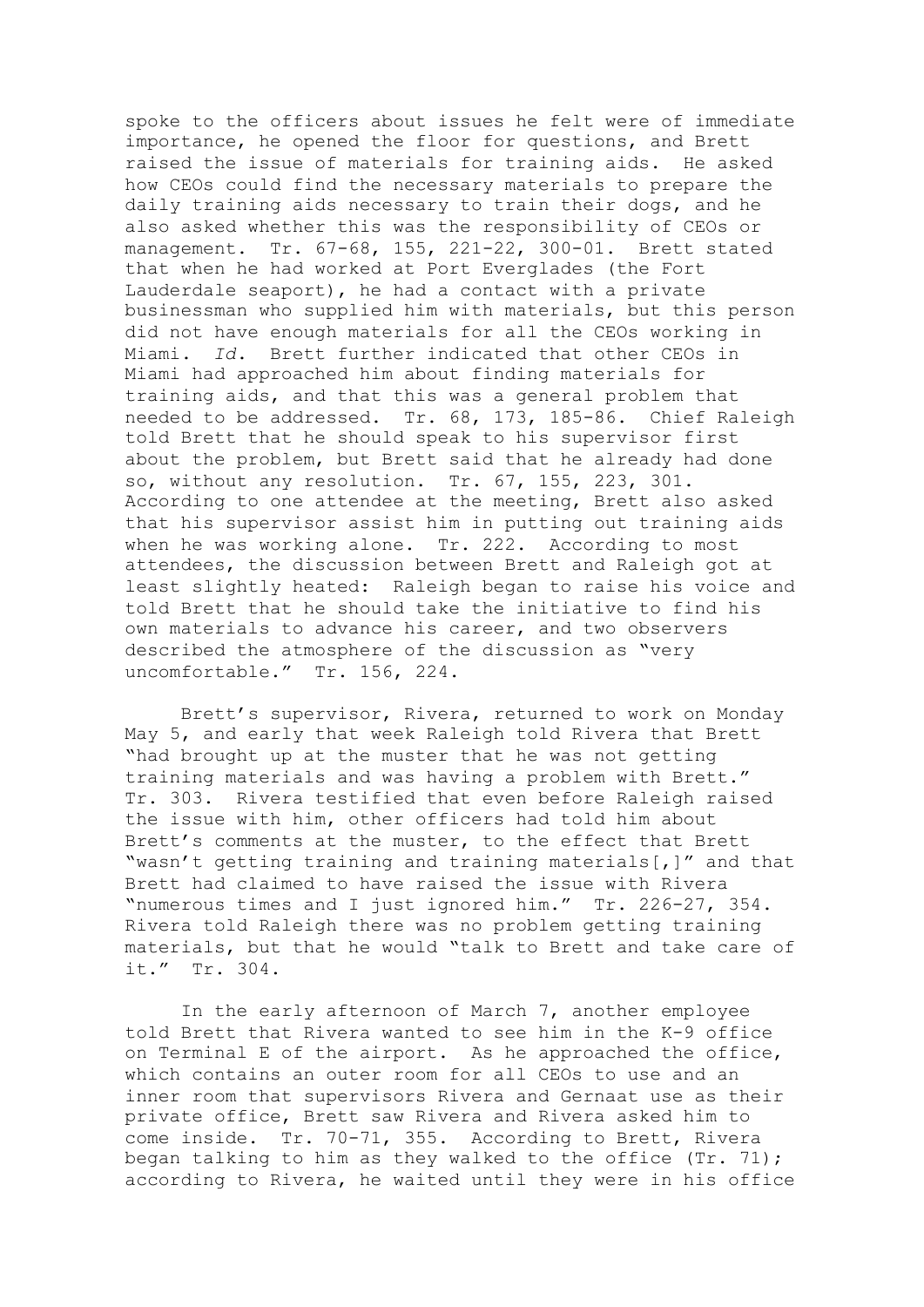and the door was closed before he started talking (Tr. 355). Neither man could be sure whether anyone in particular was in the outer office as they passed through, although CEO and fellow Union steward Michael Sklarsky testified that he was there and overheard the first part of their conversation. Tr. 157-58. Supervisory CEO Gernaat was already in his office when Rivera and Brett entered, and he immediately left the room at Rivera's request; he testified that he did not see Sklarsky in the outer office as he left. Tr. 228.

When Rivera was alone in his office with Brett, Rivera said he understood that at last week's muster, Brett had "brought up issues to my Chief about your not getting training . . . materials, that you had approached me on this several times and that I never did anything about it." Tr. 355. Brett's testimony essentially confirmed this (Tr. 72-73), but the two men's testimony diverged sharply from that point on. According to Rivera, Brett denied ever making the remarks attributed to him at the muster, saying that "they" must have misunderstood him and offering to "clarify" his remarks at the next muster. Tr. 355. Rivera told Brett he did not need to clarify anything, but that he simply wanted Brett to understand that when he has a problem in the future, he should give Rivera the opportunity as supervisor to handle it first. Tr. 355-56. According to Brett, Rivera immediately began to raise his voice and expressed his upset at Brett's having raised the training materials issue to the Chief, putting Rivera "in an unfavorable light with higher management." Tr. 72. Brett testified that he admitted raising the issue at the muster but insisted to Rivera that he had previously raised the same issue to him, without success. Tr. 72-73. At that point, according to Brett, Rivera "got up out of his chair . . . and said, 'I'm not the type of person to fuck with. You don't know who you're dealing with. You know, this badge comes right off and we can deal with this man-toman." Tr. 73. Both men testified that shortly after this verbal exchange, they began to discuss another subject, and Brett then left to complete the remainder of his shift.

Both the General Counsel and the Respondent offered witnesses who observed brief, but inconclusive, segments of the Rivera-Brett exchange. CEO Sklarsky testified that as the two men walked through the K-9 office and into the supervisors' office, he heard Rivera ask Brett why he had brought up the training aid issue to the Chief and not to him. He said Brett replied that he had asked Rivera about it, and that Rivera said that "we could handle things here." Tr. 158. At that point, the conversation was getting heated, so Sklarsky left the room. Tr. 158-59. Later that afternoon, outside the airport, Brett saw Sklarsky and told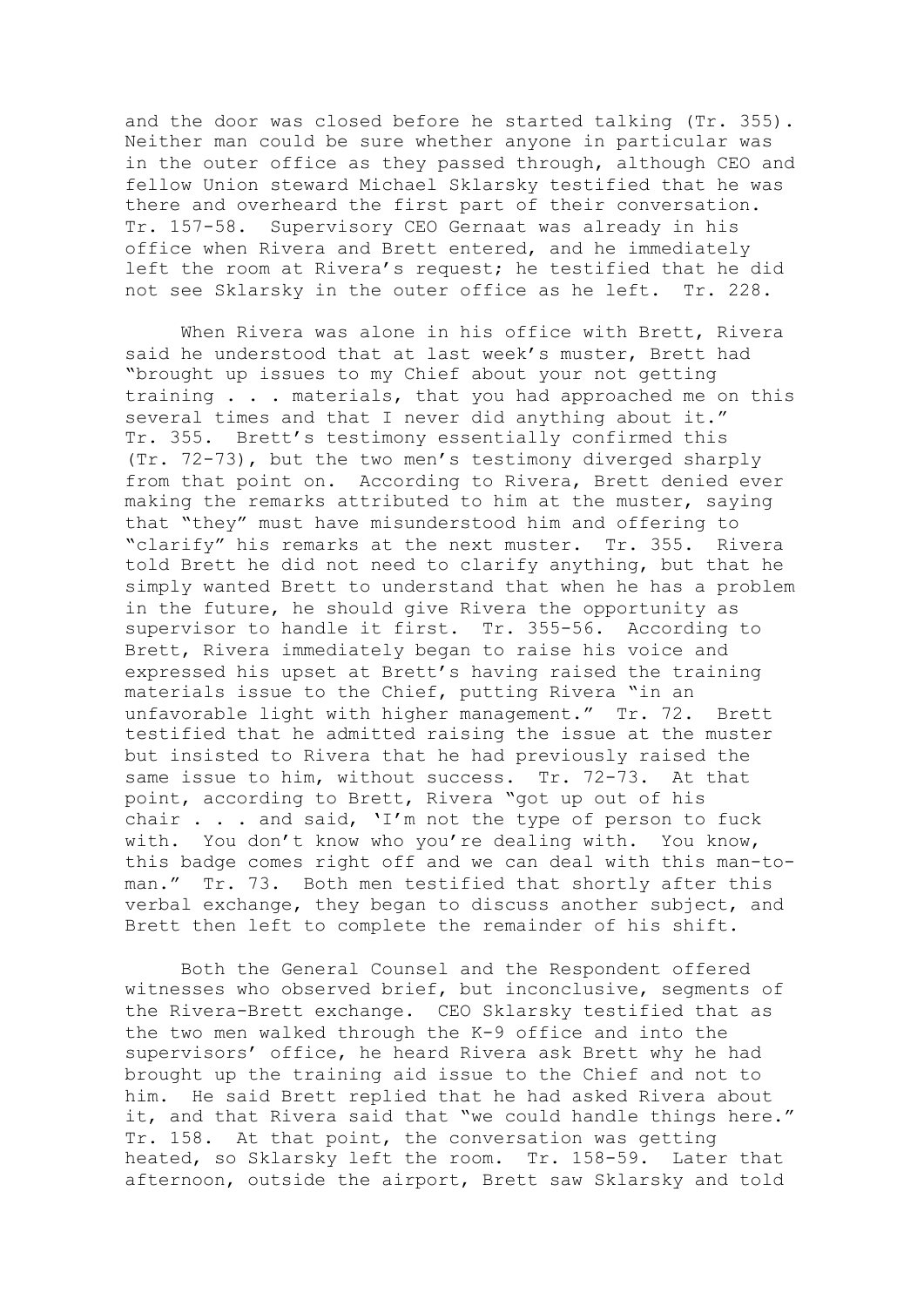him that he had just gotten into an argument with Rivera, who had grabbed his badge and said that it comes off at the end of the day. Brett asked Sklarsky what he thought that meant, but Sklarsky didn't tell Brett that he'd overheard the first part of the conversation. Tr. 159-60. Supervisory CEO Gernaat testified that after leaving his office when Rivera and Brett entered, he walked to his car (parked outside the terminal concourse) and then realized he had forgotten something. Tr. 228. He went back to the office, entered without knocking, retrieved the item he needed and left immediately. Brett and Rivera were still in the office, and although Gernaat did not hear any conversation between them, he indicated that they were seated and appeared to be calm. Tr. 228-32.

After Brett had finished working on May 7, he telephoned a vice-president of the Union to discuss his confrontation with Rivera, and the next morning he talked to the Union's chief steward, Barbara Evans, about it. At Evans's urging, Brett made a complaint about the incident with the Agency's Internal Affairs office and prepared a written statement describing the events of the previous day. G.C. Ex. 2. The Union also arranged a meeting with Agency management officials later on May 8. Assistant Port Director Thomas Mattina held that meeting and listened to both Brett and Rivera give their accounts of their conversation of the day before. Mr. Mattina hoped to get the parties to resolve the issue then and there, but when it became evident that Brett had filed a complaint with Internal Affairs and the incident could not be attributed to a misunderstanding, he told Ms. Evans that the Union would have to decide whether it wanted to pursue the matter. He also spoke to Raleigh and Rivera privately to hear their account of the incident, and Rivera prepared his own written statement. Resp. Ex. 4.

#### **DISCUSSION AND CONCLUSIONS**

# **Issues and Positions of the Parties**

The General Counsel alleges that Supervisory CEO Rivera violated section  $7116(a)(1)$  of the Statute by harassing and threatening Brett for raising the issue of training materials to Chief Raleigh. An underlying premise of this allegation is that Brett was engaged in protected activity under the Statute when he made his comments at the May 1 muster. The Respondent denies that Rivera made the threatening comments attributed to him, but it further argues that Brett was not engaged in protected activity at all on May 1. Although Brett was a Union steward, the Respondent asserts that he was not acting in that capacity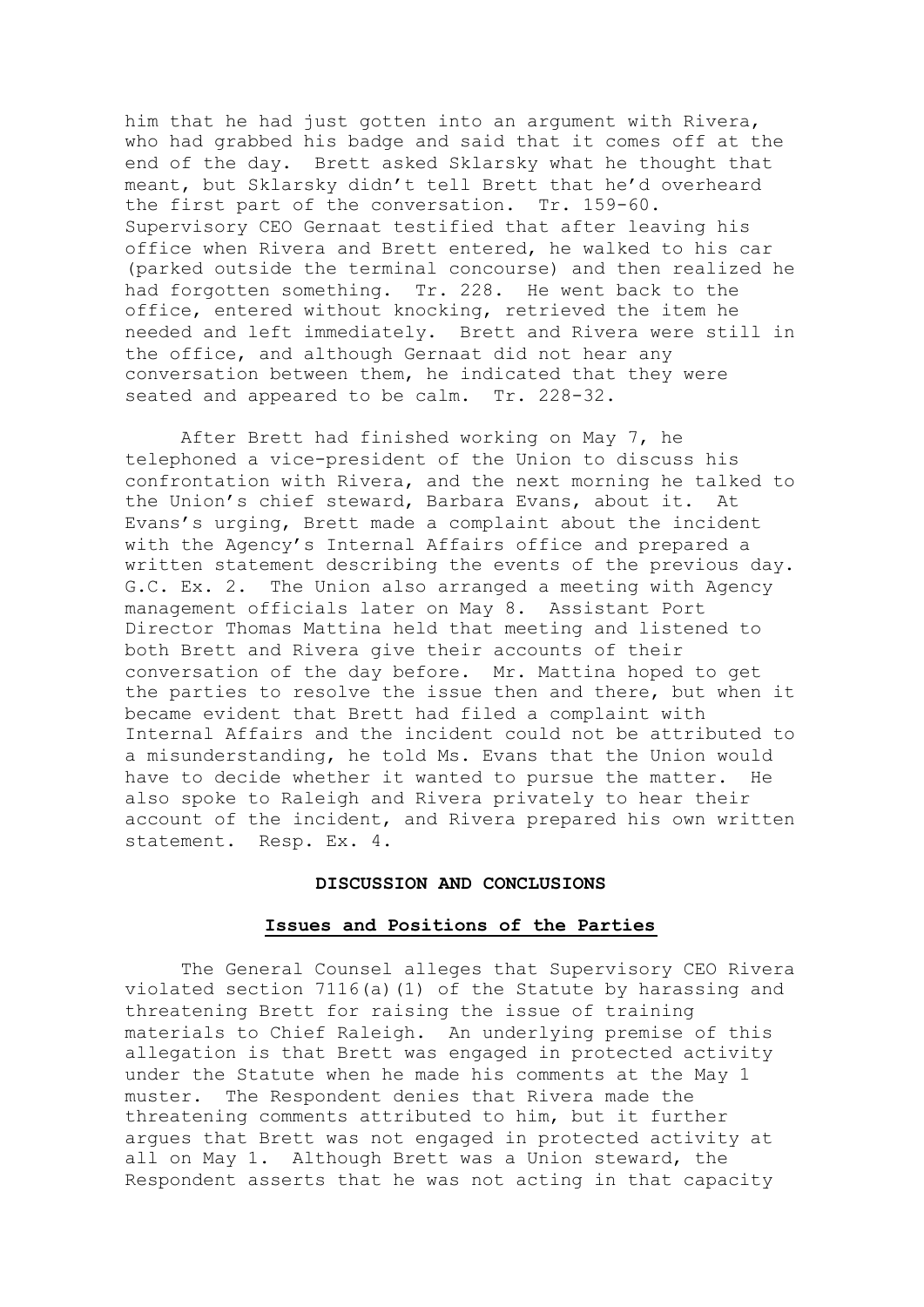when he spoke out at the muster; that nobody had asked Brett to raise the issue of training materials that day; that the Union institutionally had never made this an issue of labormanagement debate; and that Brett was actually engaged in a strictly personal complaint against either Rivera or the Agency.

On the factual question of whether Rivera threatened Brett on May 7, the parties draw diametrically opposed inferences from the witnesses' accounts, and they make conflicting claims about the motives and actions of the primary participants. The General Counsel points first to the events of the May 1 muster, which provided the background for the Rivera-Brett meeting the following week. The GC notes the testimony of other witnesses that Chief Raleigh got upset at Brett's complaint regarding the lack of training materials, and that the atmosphere of the muster became very "uncomfortable." In the GC's view, when Rivera returned from leave the week after the muster, both Raleigh and other employees made it clear to Rivera that Brett had been complaining about him. On May 7, Rivera asked his fellow supervisor, Gernaat, to leave the office before he confronted Brett, suggesting to the GC that Rivera had a less than friendly intent in speaking to Brett. The GC also points to Sklarsky's observations from the outset of the May 7 meeting and from his conversation with Brett shortly after the confrontation. This shows, the General Counsel argues, that Rivera was already beginning to get upset at Brett even before he closed the door to his office, and that Brett was quite shaken emotionally in the wake of the meeting. Brett's prompt complaints to the Union and Internal Affairs also suggests to the GC that Brett was telling the truth.

The Agency, however, paints an entirely different picture. To it, Brett was simply a complainer with a personal axe to grind and no motives of assisting his fellow employees or his Union. Brett had been reassigned at least temporarily from the Fort Lauderdale area to Miami, and Brett was quite unhappy at this. He seized on the issue of training materials to make his supervisor look bad and to get himself reassigned back to Fort Lauderdale. The Agency discredits Sklarsky's testimony and emphasizes Gernaat's partial observations of the May 7 encounter. It notes that Sklarsky never mentioned to anybody, until the day before the hearing, that he was in the outer K-9 office when Rivera and Brett entered, and it cites evidence suggesting that Sklarsky does not generally arrive at the airport until later in the afternoon than the incident occurred. Gernaat, however, saw the protagonists at the start and in the middle of the meeting and noticed nothing out of the ordinary; this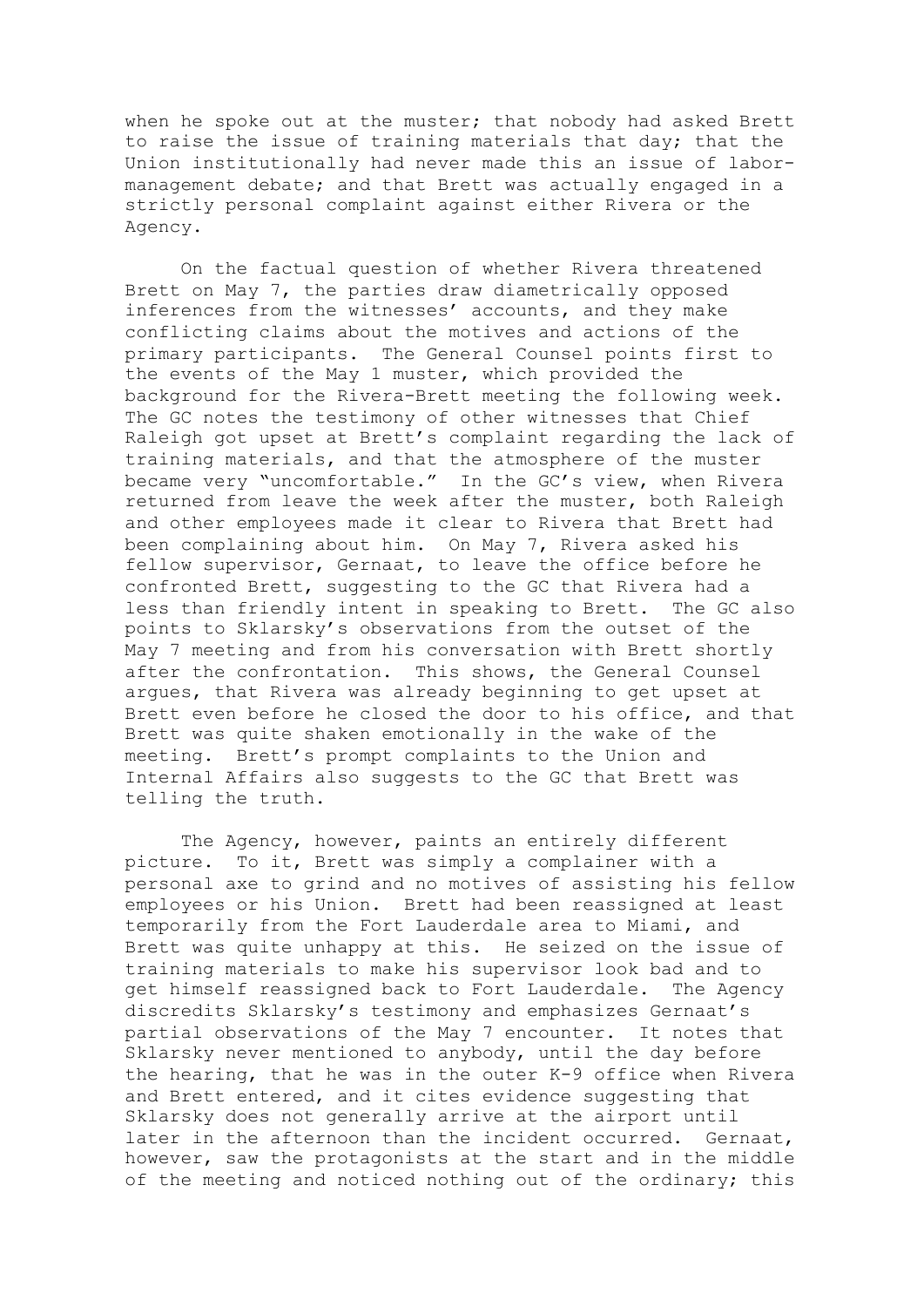discredits, according the Respondent, the claim that Rivera was angry at Brett or threatened him in any way.

Thus, this case involves two issues: was Brett engaged in protected activity when he spoke out on May 1? If he wasn't, then Rivera's behavior on May 7, however, threatening it might have been, did not violate section 7116 (a)(1). If Brett was engaged in protected activity, I must then determine whether Rivera made statements to him that would tend to coerce or intimidate him from exercising his statutory rights.

# **Analysis**

# 1. Brett Was Engaged in Protected Activity

Any examination of alleged interference with protected activity must begin by identifying the right that is protected. Section 7102 of the Statute gives employees the "right to form, join, or assist any labor organization, or to refrain from any such activity, freely and without fear of penalty or reprisal." It further provides that this includes (among other things) the right "to act for a labor organization in the capacity of a representative and the right, in that capacity, to present the views of the labor organization to heads of agencies and other officials . . . ." Unlike section 7 of the National Labor Relations Act, the Statute does not protect employees engaged in concerted activity that is unrelated to membership in, or activities on behalf of, a union. *See, e.g., U.S. Department of Labor, Employment and Training Administration, San Francisco, California*, 43 FLRA 1036, 1037-38 (1992) (*DOL*); *Veterans Administration Medical Center, Bath, New York*, 4 FLRA 563, 570-71 (1980) (VA, Bath). Thus in *VA, Bath*, twelve doctors were held not to be engaged in protected activity when they sent a letter to the hospital's Medical Director protesting how the Chief of Staff treated employees. In that case, there was no negotiated grievance procedure between the newly certified union and the hospital, and the protest filed by the doctors was not under the aegis of the union. Therefore, even though the action was concerted activity and related to general working conditions, it was unprotected because it was not on behalf of a union.

While the Statute requires protected activity to be in assistance to a labor organization, the Authority construes this concept quite broadly. In *Navy Resale System Field Support Office Commissary Store Group*, 5 FLRA 311 (1981), an injured employee seeking advanced sick leave contacted his union steward and was subsequently chided by his supervisor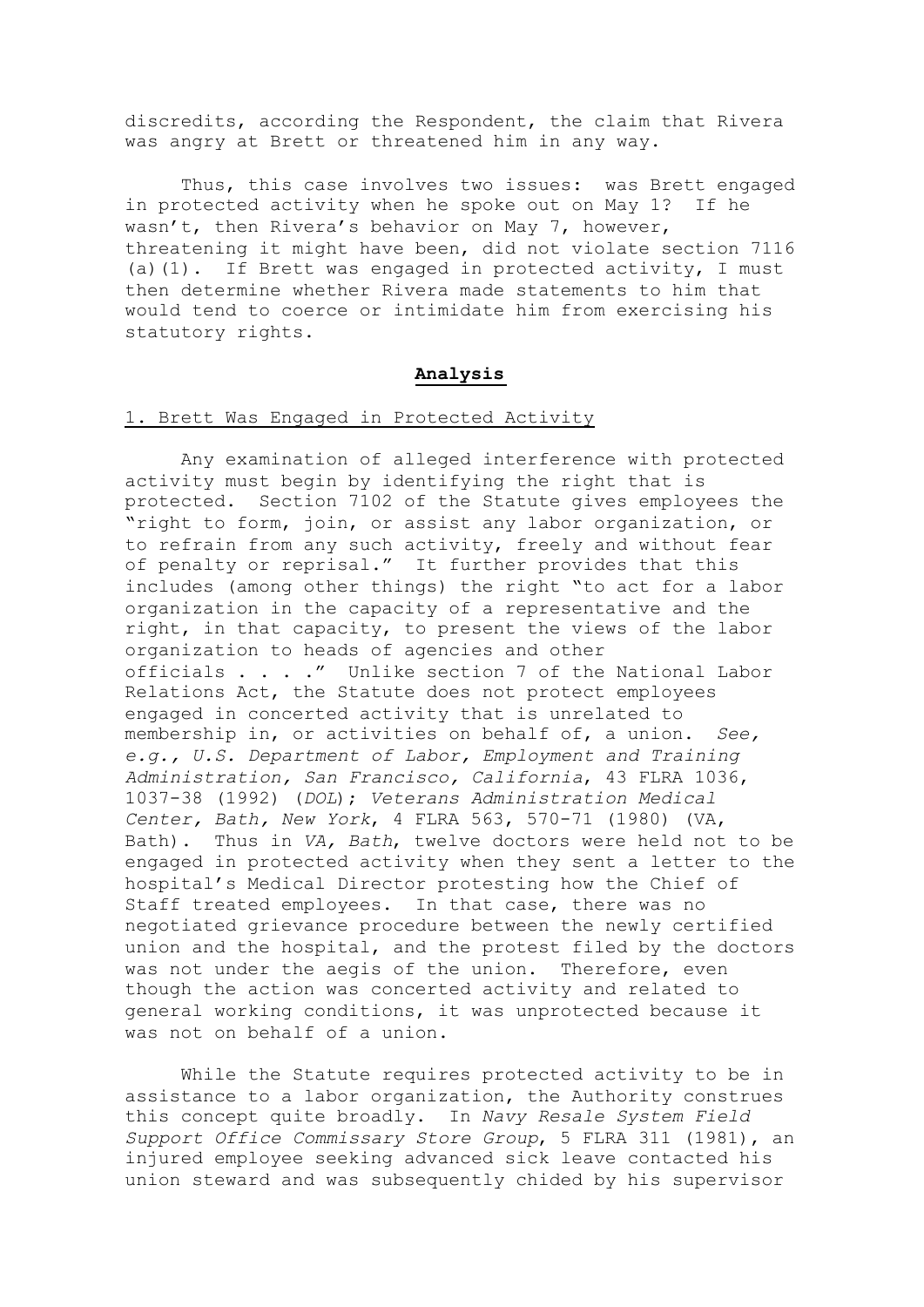for going outside the chain of command. The employee was not himself a union representative, but his consultation with a union official about his employment rights was nonetheless protected activity. For more recent applications of this principle, *see United States Department of the Treasury, United States Customs Service, Miami, Florida*, 58 FLRA 712 (2003), and *DOL, supra,* 43 FLRA 1036.

In *Department of the Treasury, Internal Revenue Service, Louisville District*, 11 FLRA 290 (1983), a union steward was chided by a supervisor for consulting the Agency's personnel office about another employee's question relating to a job offered to the employee. While this clearly involved a union representative, the Agency argued, among other things, that his activity was unprotected because he was interfering in a reserved management right to determine where a position is located. This argument was rejected, however: the ALJ noted that even though the conversation occurred before a grievance had been filed, the "grievance" process (as defined in section 7103(a)(9) of the Statute) includes informal, pre-filing attempts to investigate or resolve a "matter relating to the employment of any employee". 11 FLRA at 297-98.

Although the Respondent did not cite them in its brief, its arguments here most closely resemble issues that arose in the *DOL* case, *supra*, and in *U.S. Department of Health and Human Services, Social Security Administration, Baltimore, Maryland and Social Security Administration, Detroit Teleservice Center, Detroit, Michigan*, 42 FLRA 22 (1991). In the latter case, it was held that an employee's personal letter to the Commissioner of Social Security, complaining about local management's shortcomings, was not protected activity. The employee was not a union representative and was not acting in any way on behalf of the union; while she may have sent the union a copy of her letter, the agency was not shown to have known this. Thus the Authority concluded that the letter "had no connection to Union activity or asserting rights under the parties' collective bargaining agreement." 42 FLRA at 24. In the ALJ's decision in *DOL*, 43 FLRA at 1060 n.10, in the course of explaining the case law concerning a single employee's protected activity, the ALJ noted that "at some point an individual employee's actions may become so remotely related to the activities of fellow employees that it cannot reasonably be said that the employee is engaged in concerted activity." The ALJ cited to an NLRB decision that an employee's "purely personal griping" does not constitute concerted or protected activity. *Capital Ornamental Concrete*, 248 NLRB 851 (1980). In the case at bar, the Respondent seems, in essence, to be arguing that Brett's comments about training materials at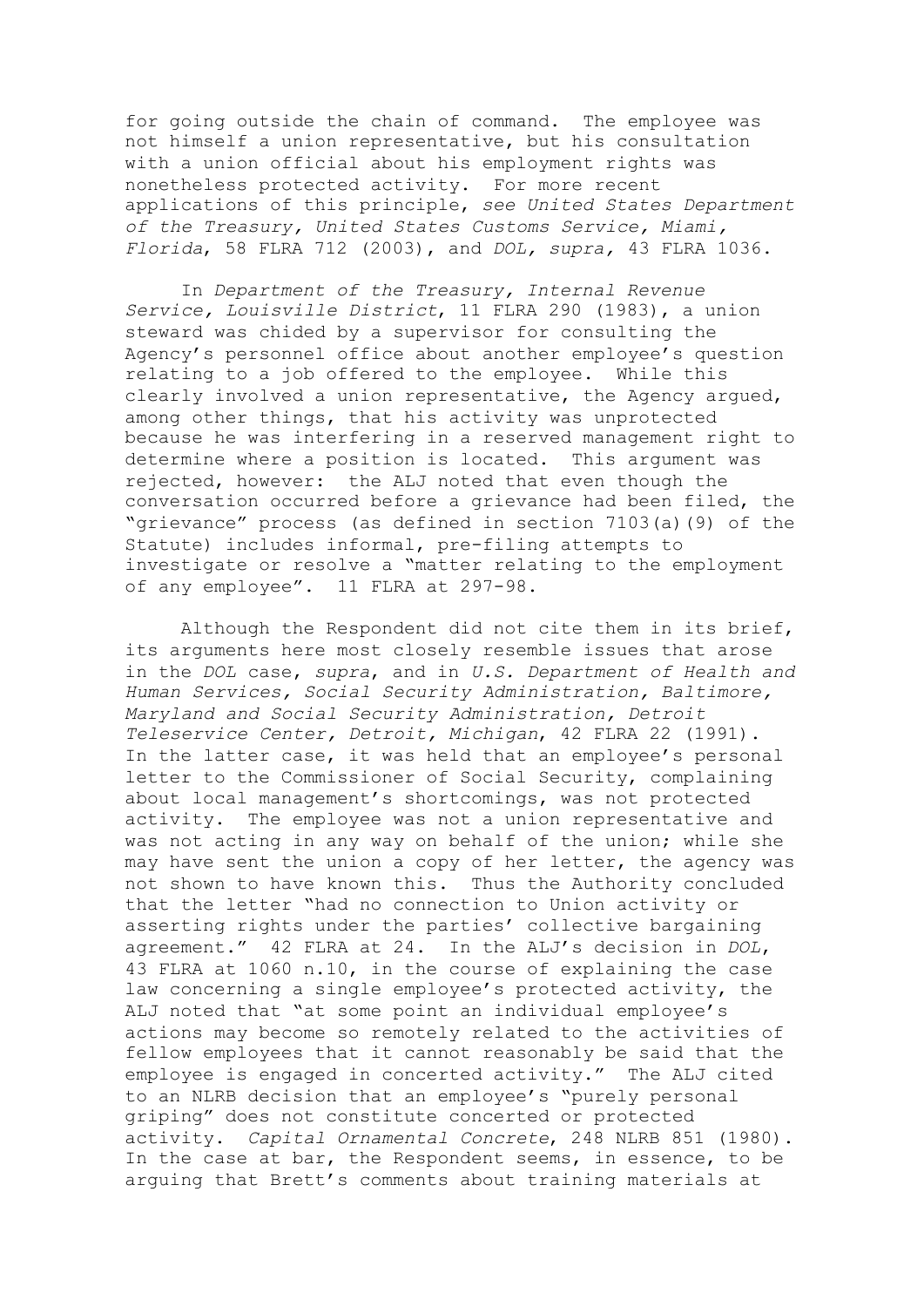the May 1 muster were actually a purely personal gripe. It asserts that Brett was not "representing anyone" when he spoke at the muster (Respondent's Brief at 22); he didn't tell Chief Raleigh about any complaints from other employees, and at the hearing he was similarly evasive as to the specifics of prior complaints he had received from other CEOs; in reality, Brett was raising the issue in order to get reassigned to Fort Lauderdale.

I do not accept these arguments, either factually or legally. First of all, Brett clearly was a Union representative, and I find that in making his comments on May 1, he was "act[ing] for a labor organization in the capacity of a representative". In order to act for a labor organization, a steward does not have to announce that his comments are made in his union capacity. *See, e.g. Federal Bureau of Prisons, Office of Internal Affairs, Washington, D.C. and Federal Bureau of Prisons, Federal Correctional Institution Englewood, Littleton, Colorado*, 53 FLRA 1500, 1516-18 (1998). Moreover, it was evident to the management officials at the muster that Brett was articulating a problem that was not personal to himself, but was common to other CEOs as well. Brett had made it clear in his comments to Raleigh that his "contact" had been able to supply him with enough materials for his own needs, but he was trying to help other CEOs also obtain materials. Indeed, one outcome of the discussion at the muster was that Brett would be allowed working time to go to Fort Lauderdale to meet with his contact and to see if that contact could supply other CEOs with training materials. Tr. 155-56, 221-22, 258-59, 301, 306-07.

Furthermore, it is irrelevant whether a grievance had previously been filed on this issue, or even whether such a grievance involved one of management's reserved rights. Even if Brett had not previously obtained the authorization of other Union officials to raise this issue on May 1, and even if Brett had not previously discussed the issue with Rivera (an assumption I do not make, but I pose it here simply for argument's sake), he had the right as a Union steward to bring it to Chief Raleigh's attention. The issue of training materials related to the employment of Brett and his fellow CEOs, and it is encompassed within the term "grievance" defined in section 7103(a)(9). Brett was a Union steward, performing the duties of a steward, when he asked the Section Chief for management assistance in dealing with an "age-old issue" faced by CEOs. It is the Agency, not Brett, that has tried to personalize this incident. Indeed, that has been the crux of the problem since May 1, 2003.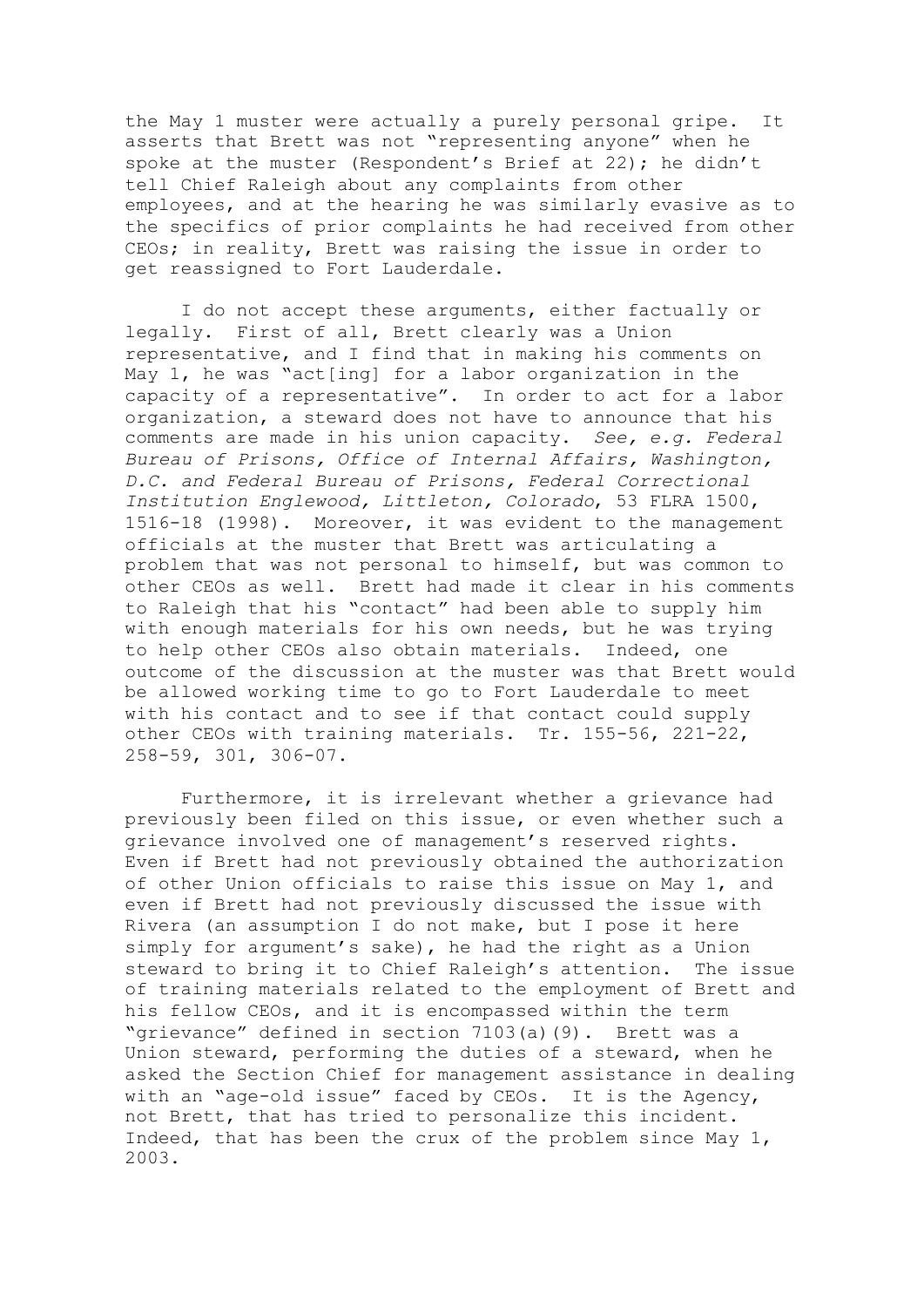## 2. Rivera Made Coercive Statements to Brett on May 7

Having concluded that Brett was engaged in protected activity on May 1, I must determine whether Rivera acted on May 7 to coerce Brett or to restrain him from engaging in such activity. Ultimately, this is a credibility dispute: I must either accept Brett's underlying version of the May 7 meeting or Rivera's. And while I believe that the actual conversation on that day incorporated elements of both men's testimony, I credit Brett's account far more than Rivera's. In particular, I find that Rivera told Brett (or words to this effect) that Brett's comments on May 1 had put him in an unfavorable light, and he asked Brett "keep things inhouse." He further told Brett that he wasn't "the type of person to fuck with", and he offered to take his badge off and deal with the matter "man-to-man." Looking at these comments objectively, any reasonable employee would feel threatened with physical harm and restrained from raising such issues with higher management.

The May 1 conversation between Brett and Raleigh set the stage for the events of the following week. While Raleigh testified that he did not raise his voice or become combative to Brett (Tr. 329-30), both Gernaat (Tr. 223-24) and Sklarsky (Tr. 155-56) testified that he did raise his voice, and both men used the phrase "very uncomfortable" to describe the atmosphere of the exchange. Tr. 156, 224. It is also clear that Agency management, from Raleigh down, viewed Brett's comments as "complaining" and "critical of his supervisor." *See, e.g.,* paragraph 5 of Union Exhibit 2, Raleigh's affidavit, that is attached to the Respondent's Motion for Summary Judgment. While it is certainly true that Brett was expressing a complaint, it appears to me that Agency officials took it much more personally than Brett intended it. From the entire context of the May 1 muster, it appears to me that Brett was trying to raise a general problem concerning the shortage of training materials, which affected many CEOs and which required (in Brett's view at least) more supervisory assistance. Brett himself already had an outside source for his own materials, but that source would not be sufficient for 60 CEOs, and he was trying to make the Branch Chief aware of this larger issue. Raleigh, however, insisted on seeing the matter handled through the chain of command, as if this was simply a problem between Brett and Rivera. Thus, in my view, Brett's articulation of a general problem was transformed by management into an "attack" by Brett on his supervisor behind Rivera's back.

By the time Rivera returned to work a few days later, the section was rife with talk about the Raleigh-Brett exchange, and Rivera quickly heard about it from many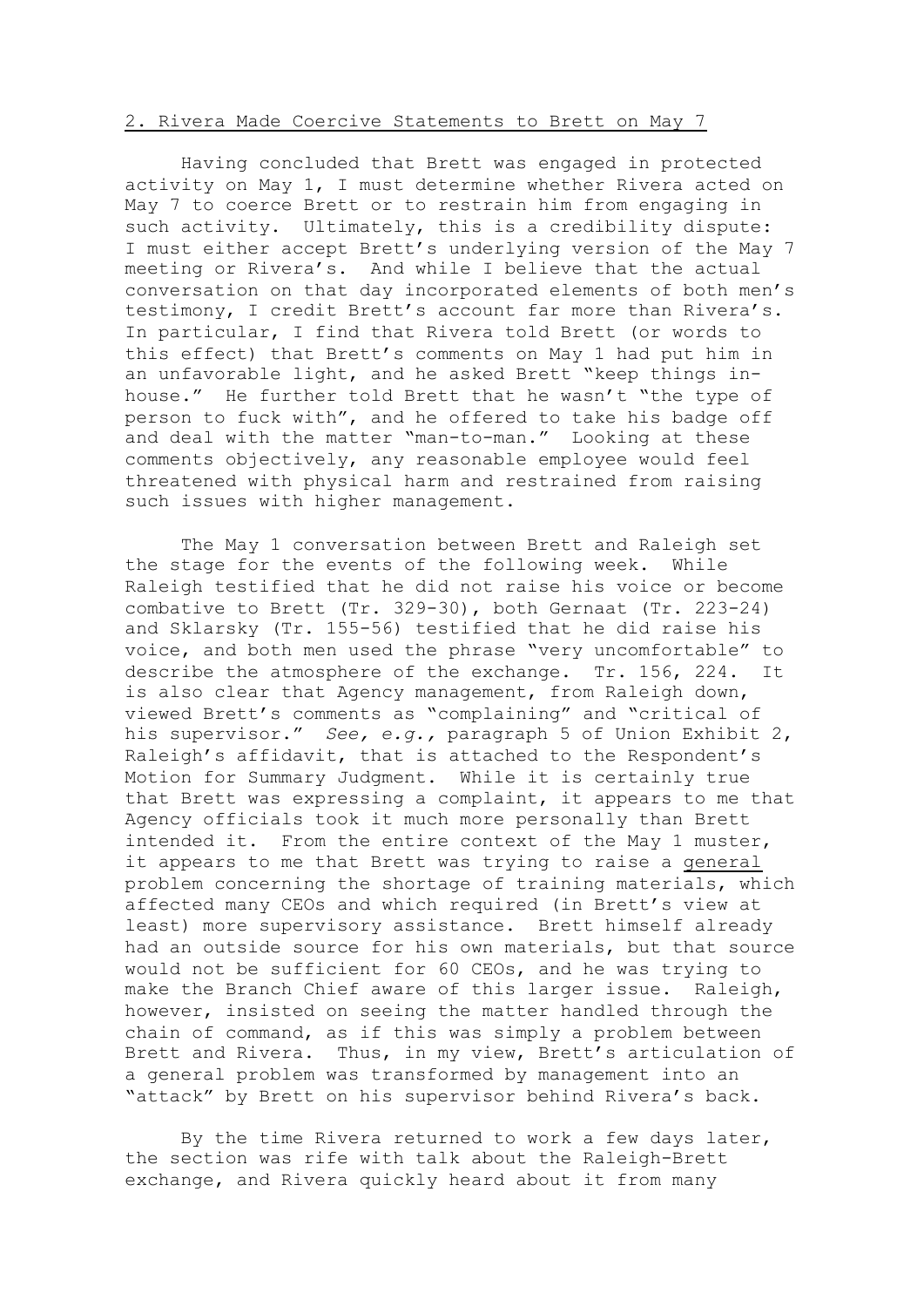sources. Even taking Rivera's testimony at face value, he clearly perceived that Brett had complained "about him not getting training. That he had approached me several times and I hadn't done anything about it." Tr. 353. This is, as I noted above, a twisting of Brett's initial presentation to Raleigh of a question affecting all CEOs, not just himself. Rivera personalized the issue just as Raleigh had, which is understandable since Raleigh told him about the May 1 meeting and ordered him to take care of it. According to Rivera, he told Brett, "What I want to do is, I want to make sure that what you said to the Chief, you've never approached me on this." Tr. 355. Rivera and Brett immediately got into a dispute as to whether Brett had discussed this issue with him previously, but this is also understandable, since the "issue" in Brett's mind was different than the issue in Raleigh's and Rivera's minds. Given this background, it was inevitable that the Rivera-Brett meeting would become an argument.

I also find it suspicious that Rivera asked Gernaat to leave him alone with Brett at the start of their meeting. Tr. 227. While this fact, in isolation, could have a perfectly innocent or acceptable explanation, in the context of this case it suggests to me that Rivera intended to chew Brett out for speaking out at the muster. Supervisors sometimes make a point of having another supervisor sit in on a counseling session, so that they will have a witness; but Rivera's request that Gernaat leave them alone suggests that he wanted to deal with Brett "man-to-man."

 In light of these facts, Brett's account of the meeting is much more credible to me than Rivera's. I believe that Rivera was already harboring hostile feelings about Brett's May 1 comments before the meeting started, and Brett's insistence that they had previously discussed the training materials issue would likely have angered him further. Rivera is probably correct when he testified that Brett tried to attribute what Rivera had heard to a "misunderstanding" (Tr. 355), because Rivera had indeed presented the "issue" as Brett complaining about Rivera's inadequate training, whereas Brett viewed his comments to Raleigh as raising a generalized problem facing all CEOs. Brett may well have offered to "clarify" his comments at the next muster, but this was not really what Rivera wanted: Rivera wanted Brett to keep quiet entirely about the lack of materials (at least publicly) and to deal with it strictly one-to-one. I believe Brett's testimony that he told Rivera that the problem of the inadequate supply of training materials was persisting and needed to be addressed by management (Tr. 73), and that this further angered Rivera to the point of threatening Brett. Specifically, Rivera told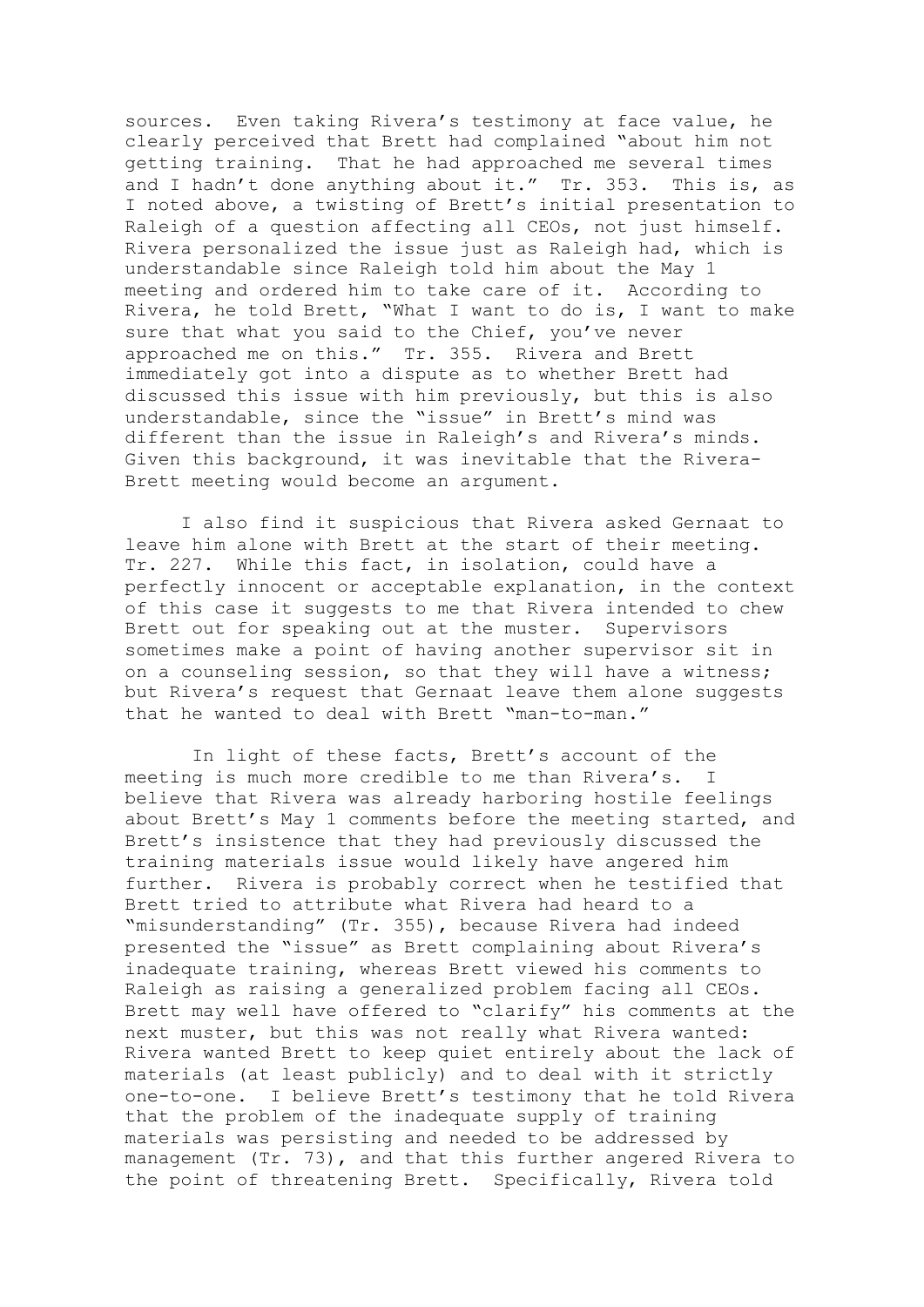Brett, "I'm not the type of person to fuck with", and he offered to remove his badge and deal with Brett "man-toman." The clear meaning of these statements was to threaten Brett with physical harm after work, if he insisted on complaining to Raleigh.

Rivera's, and the Agency's, version of the events simply does not meet close scrutiny and seems inherently implausible to me. First of all, accepting Rivera's account would require me to believe that Brett fabricated the entire incident of May 7 out of whole cloth. According to everyone involved, Rivera and Brett went into Rivera's closed office for the purpose of reviewing Brett's comments at the May 1 muster. Then, according to Rivera, Brett agreed with Rivera that there was no problem concerning training materials, yet turned around minutes later and complained to fellow steward Sklarsky about Rivera's threat, and repeated that allegation to other Union officials and to Internal Affairs later that day and the next morning. If indeed (as Rivera insists) Brett had retracted his May 1 comments when speaking privately to Rivera on May 7 and had assured Rivera that he would keep his concerns about training materials "in-house," I don't think he would have turned around minutes later and accused Rivera of threatening him. Sklarsky testified that when he saw Brett later that afternoon, Brett told him about Rivera's threat and that Brett appeared "flustered and shaken". Tr. 160. While Brett's repetition of Rivera's comments to Sklarsky was hearsay, the comments have probative value because they are indicative of Brett's excited state of mind, and his immediate reporting of the threat is further indication that Brett did indeed feel threatened. If Rivera's comments to Brett on May 7 had been as innocuous as he described them, it is incredible to me that Brett would have walked out and made such serious accusations against a supervisor to several Union officials and to the Agency's Internal Affairs office.

In order to credit Rivera's account, I would also have to believe that Sklarsky, in addition to Brett, perjured himself and invented his account of having seen Rivera and Brett walk into Rivera's office. Tr. 158-59. The Respondent went to great lengths at the hearing to try to discredit Sklarsky, but these efforts were mostly unsuccessful. For instance, while the Respondent offered witnesses testifying that Sklarsky could not have been at the airport early enough to have seen Rivera and Brett enter Rivera's office, I found the record to be quite unclear as to precisely when the meeting actually occurred and as to when Sklarsky arrived at the airport that day. Both Brett and Rivera changed their estimates of the time of the meeting from their affidavits (G.C. Ex. 2 and Resp. Ex. 4)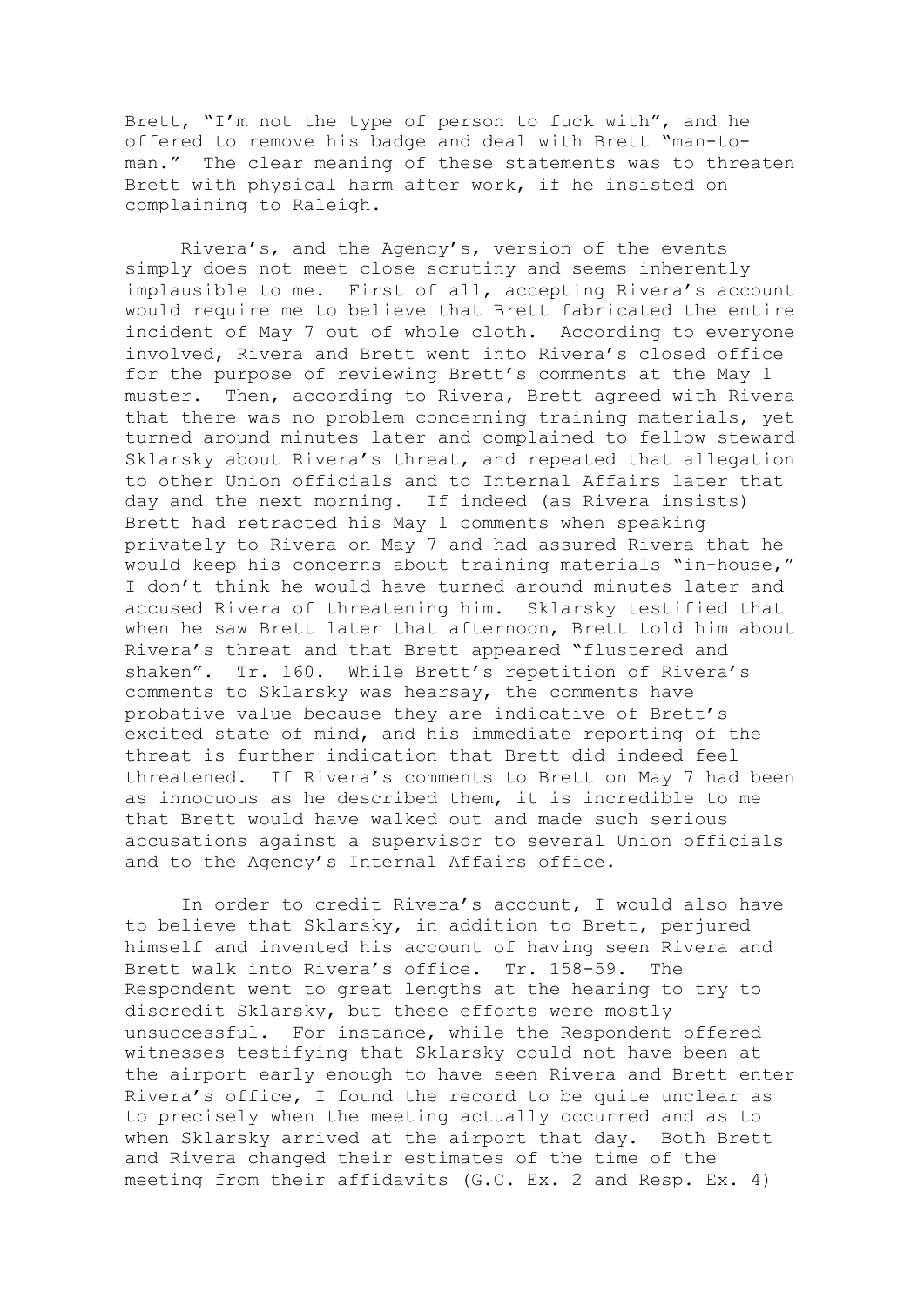to their testimony, and all of the evidence regarding the time of the meeting was extremely approximate in nature. Moreover, the testimony about Sklarsky's time of arrival was equally approximate. Tr. 170. There is a period of time around 1:30 p.m., give or take an indefinite margin of error, that the Rivera-Brett meeting could have occurred and Sklarsky could have been present as well.

The Respondent also argued that Sklarsky's testimony describing the start of the Rivera-Brett meeting is suspect, because Sklarsky did not tell Brett or the Union about it until shortly before the hearing. I do not think that such an inference is warranted. In its Prehearing Disclosure filed on December 23, 2003, the General Counsel notified the Respondent that Sklarsky would be a witness and would testify about his conversation with Brett after the Brett-Rivera meeting. The General Counsel filed a Supplemental Prehearing Disclosure on January 7, 2004, the day before the start of the hearing, adding that Sklarsky would also testify about the May 1 muster and about hearing part of the Brett-Rivera conversation on May 7. I agree with Respondent that this late submission made it more difficult for it to refute Sklarsky's proposed testimony about the Brett-Rivera conversation of May 7, and for that reason I have given it little or no actual weight in my consideration of the evidence in the case.4 In evaluating the record and deciding what Rivera said to Brett on May 7, I have looked to the testimony of the participants in that meeting and the other circumstances surrounding the meeting and the protagonists' accounts, without either crediting or discrediting Sklarsky's description of the meeting. On the other hand, I expressly reject the argument that Sklarsky was lying to help his Union confederate. In my estimation of the demeanor and overall credibility of the witnesses, I believe that Sklarsky was a reluctant witness for the General Counsel. Whatever he heard Rivera say to Brett in the early afternoon of May 7, he initially hoped to keep it to himself and to avoid any entanglement in a dispute between Rivera and Brett. It was only on the eve of trial that Sklarsky realized that he was being called as a witness and he could not stay out of the fray. His long silence may not make him a Union hero, but I do not believe it makes his testimony unreliable; on the contrary, having stayed out of  $\overline{\Lambda}$ 

On the other hand, the Respondent was fully aware that Sklarsky would be testifying about what he heard from Brett later on May 7, and I give that evidence full weight, as already discussed. Additionally, the Respondent was not prejudiced in any way by the late disclosure that Sklarsky would testify about the May 1 muster, as that was already an issue the Respondent fully understood was in dispute.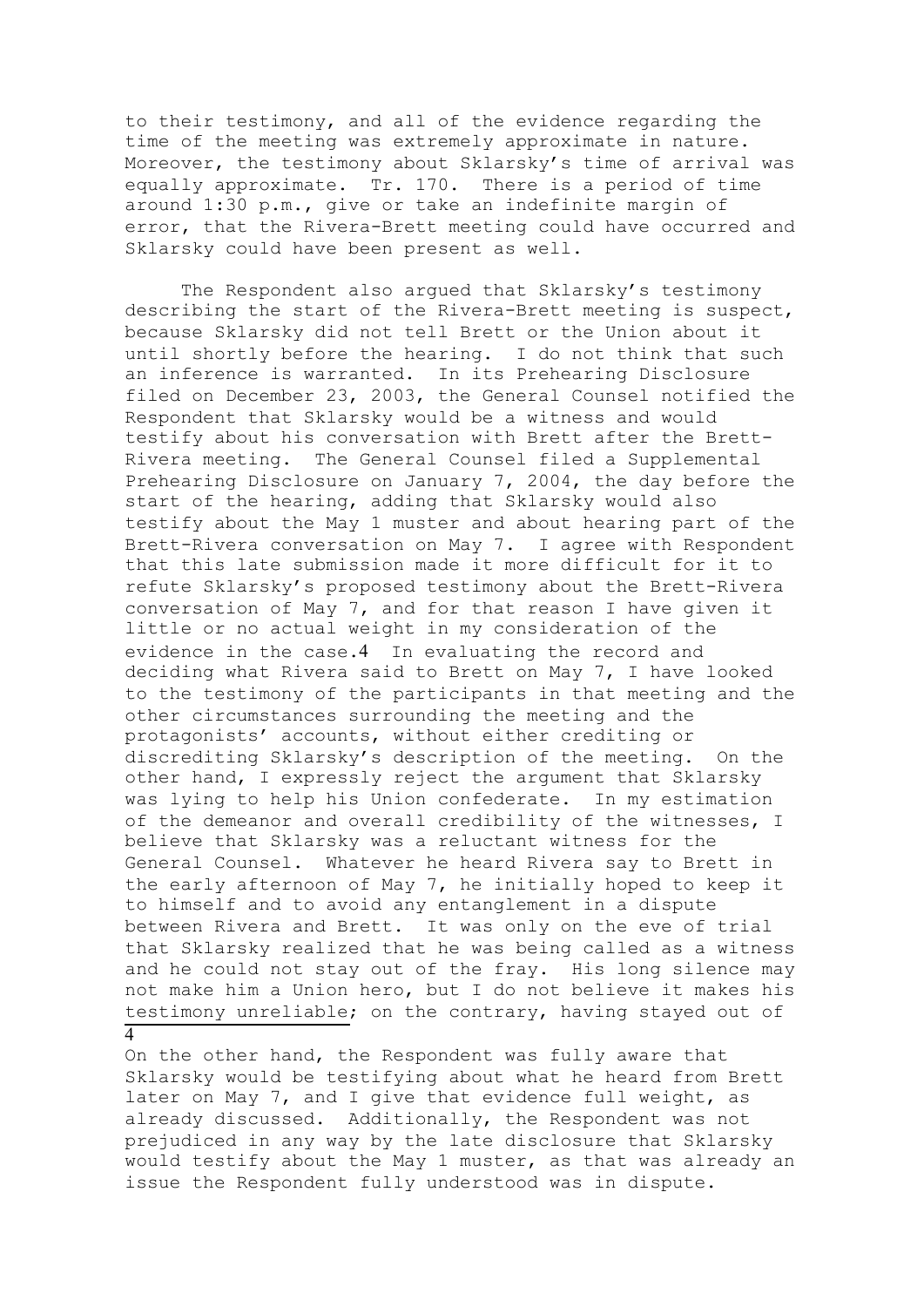the Rivera-Brett dispute for so long, Sklarsky appears to me to be less likely to turn around at the eleventh hour and perjure himself against Rivera and the Agency. Thus, in determining what was said by Rivera to Brett on May 7, I have ignored Sklarsky's account of what he heard Rivera say, but I have not discredited Sklarsky's underlying truthfulness or his account of what Brett told him later on May 7.

The Respondent further cites Gernaat's testimony to buttress Rivera's. Gernaat testified that on May 7, he left his office when Rivera and Brett came in, but he then returned a few minutes later to retrieve some keys he had forgotten. Brett and Rivera seemed to be talking calmly, and nothing seemed amiss to him. I fully accept Gernaat's testimony, but I don't think it proves anything. The actual "argument" between Rivera and Brett did not take more than a couple of minutes, and it easily should have ended before Gernaat returned. I think that when Gernaat first left the office to allow Rivera to talk to Brett, Rivera got to the point very quickly. Based on my impressions of Brett and Rivera, I doubt that Rivera would have tolerated a long discussion about the training materials, and I doubt that Brett would have protested at length. By the time Gernaat returned to the office, Rivera had made his threatening statements and Brett likely tried to change the subject by asking Rivera a question about his overtime pay. The fact that Gernaat observed nothing out of the ordinary simply shows that the confrontation between Rivera and Brett was brief, but it does not show that a confrontation did not occur or that a threat was not made.

 I also reject the Respondent's claim that Brett manufactured the accusation against Rivera in order to get himself reassigned to Fort Lauderdale; it is simply unsupported in the record. While Brett may have "whined" about preferring his old location better than Miami (Tr. 399), that does not mean that he would fabricate a charge against a supervisor and perjure himself. First, Brett would have had no reason to believe that accusing his supervisor of threatening him would result in his being reassigned to Fort Lauderdale, rather than simply being assigned to another Miami supervisor or transferred somewhere else in the geographic area. The record also reflects that management had begun rotating the CEOs every several weeks to different locations throughout the Miami-Fort Lauderdale area. Tr. 411-14. Given such a system, Brett would have rotated out of the Miami airport anyway, regardless of his complaint against Rivera. More significantly, Brett never made a request for reassignment after the May 7 incident. *See, e.g.*, Tr. 237. If he had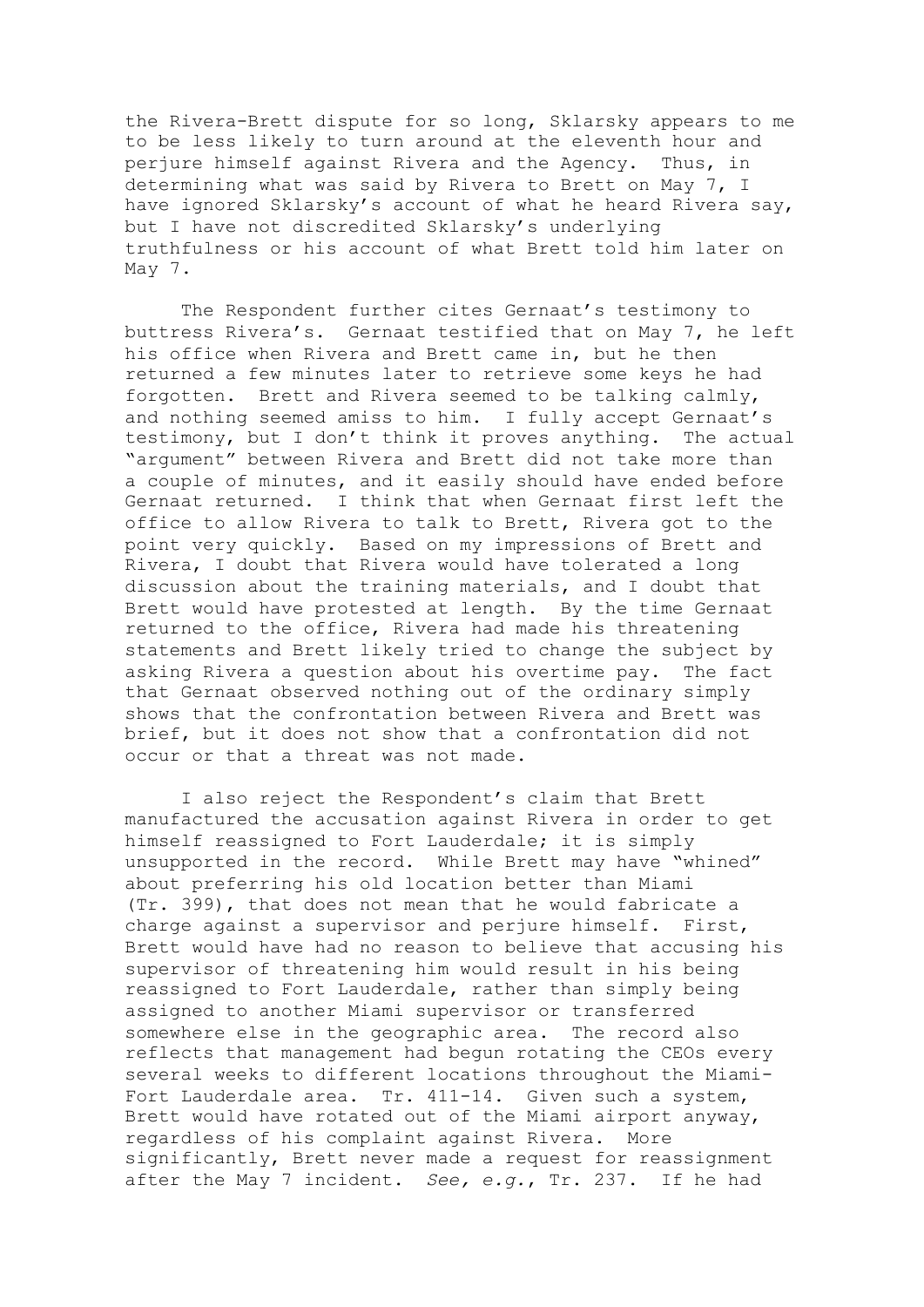such an agenda, it is logical to expect that he would have proposed it to Gernaat or another management official.

Considering all the evidence leading up to and surrounding the Rivera-Brett meeting on May 7, as well as the demeanor of the witnesses,  $5$  I believe that Rivera made the statements attributed to him by Brett, and I find that those statements could only be interpreted as threatening.

The legal standard used by the Authority in evaluating whether an agency official has violated section  $7116(a)(1)$ is well established. As articulated in *Department of the Air Force, Ogden Air Logistics Center, Hill Air Force Base, Utah*, 35 FLRA 891, 895 (1990):

The standard . . . is an objective one. The question is whether, under the circumstances, the statement or conduct tends to coerce or intimidate the employee, or whether the employee could reasonably have drawn a coercive inference from the statement.

Furthermore, the standard is not based on the subjective perceptions of the employee or on the intent of the agency official. *U.S. Department of Agriculture, U.S. Forest Service, Frenchburg Job Corps, Mariba, Kentucky*, 49 FLRA 1020, 1034 (1994). This does not leave room for doubt, in the circumstances of this case, that the only objective interpretation of Rivera's statements that he was "not the type of person to fuck with" and that "this badge comes right off and we can deal with this man-to-man" is that Rivera was threatening to fight Brett and beat him up. Coming in the context of Rivera's objection to Brett for having complained about the lack of training materials to Raleigh, it clearly interfered with, restrained and coerced Brett in the exercise of his statutory rights, in violation of section 7116(a)(1).

In its post-hearing brief, the General Counsel seems to be arguing that the Respondent committed two independent violations of section 7116(a)(1), first by physically threatening Brett and second by prohibiting him from freely raising employee concerns with management. This was not alleged separately in the complaint itself, and I don't believe that the evidence warrants separate violations.

I have not considered, however, any insinuations made by witnesses or by counsel that Raleigh had a reputation for intimidation, or that management accused Brett on May 8 of neglecting his dog in retaliation for his complaint against Rivera. Tr. 26-33, 85-86, 94-96, 323-27.

5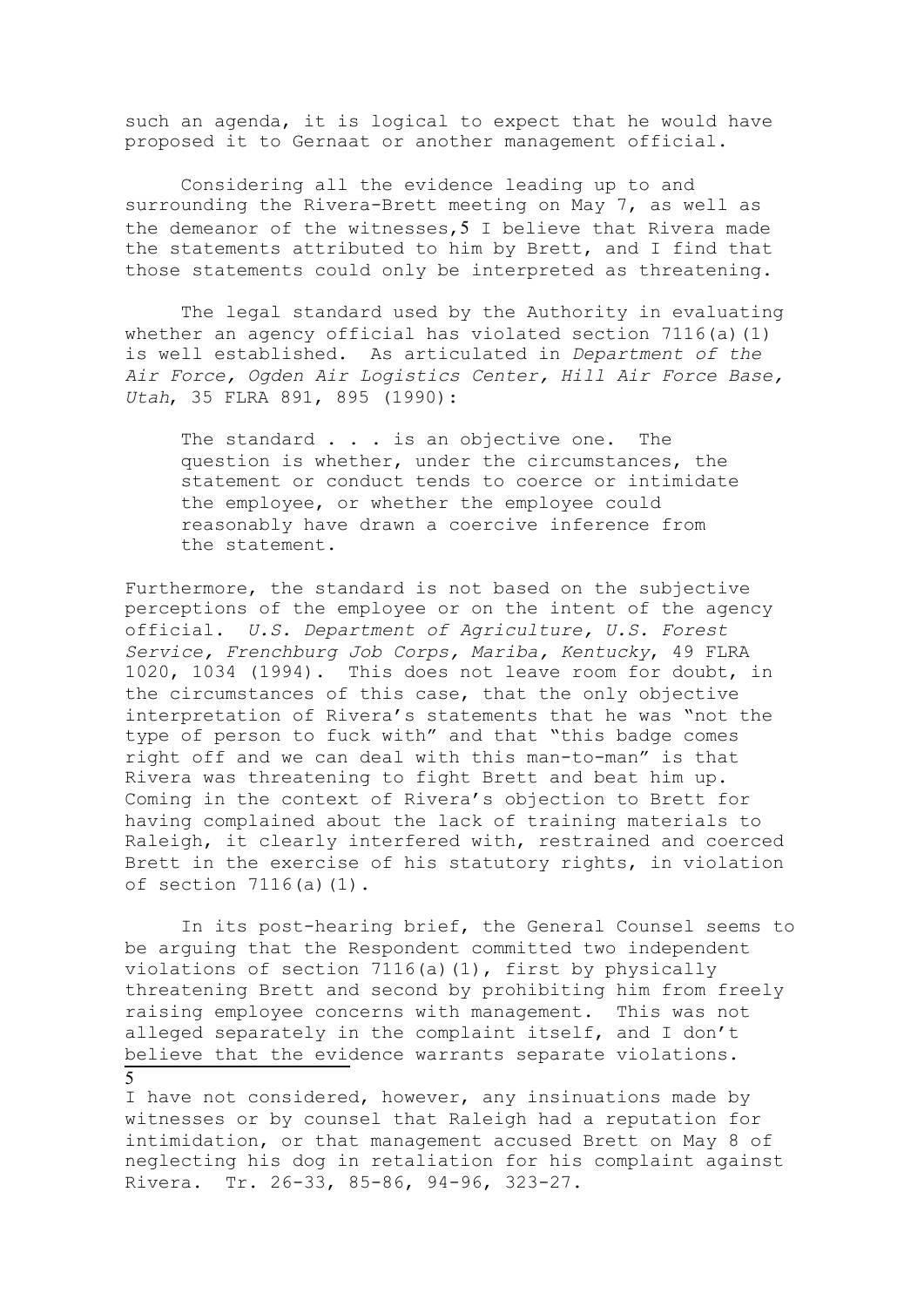Rivera's statements to Brett were all made for the same purpose, to inhibit Brett from raising issues of concern to employees to management; the physical threat was directly related to Brett's exercise of his protected right to act in his capacity as a Union steward. It is not necessary to find two violations of the Statute in order to declare such threats to be unlawful.

The appropriate remedy for the Respondent's unfair labor practice is that it cease and desist its unlawful conduct and post a notice to employees to advise them of that fact. The notice should be signed by an official of the Respondent who is responsible for the activities of the Canine Enforcement Units in Miami, Florida.

Based on the foregoing, I recommend that the Authority issue the following Order:

#### **ORDER**

Pursuant to § 2423.41(c) of the Rules and Regulations of the Federal Labor Relations Authority (the Authority) and § 7118 of the Federal Service Labor-Management Relations Statute (the Statute), it is hereby ordered that the Department of Homeland Security, Bureau of Customs & Border Protection, Miami, Florida (the Respondent), shall:

1. Cease and desist from:

 (a) Threatening any employee with physical harm or using abusive language to any employee for acting on behalf of the National Treasury Employees Union (the Union) or for presenting the Union's views to officials of the Respondent.

 (b) In any like or related manner interfering with, restraining, or coercing its employees in the exercise of rights assured them by the Statute.

2. Take the following affirmative action:

 (a) Post at its facilities in Miami, Florida, where bargaining unit employees represented by the Union are located, copies of the attached Notice on forms to be furnished by the Authority. Upon receipt of such forms they shall be signed by the management official responsible for the activities of the Canine Enforcement Units in Miami, Florida, and shall be posted and maintained for 60 consecutive days thereafter in conspicuous places, including all bulletin boards and other places where notices to employees are customarily posted. Reasonable steps shall be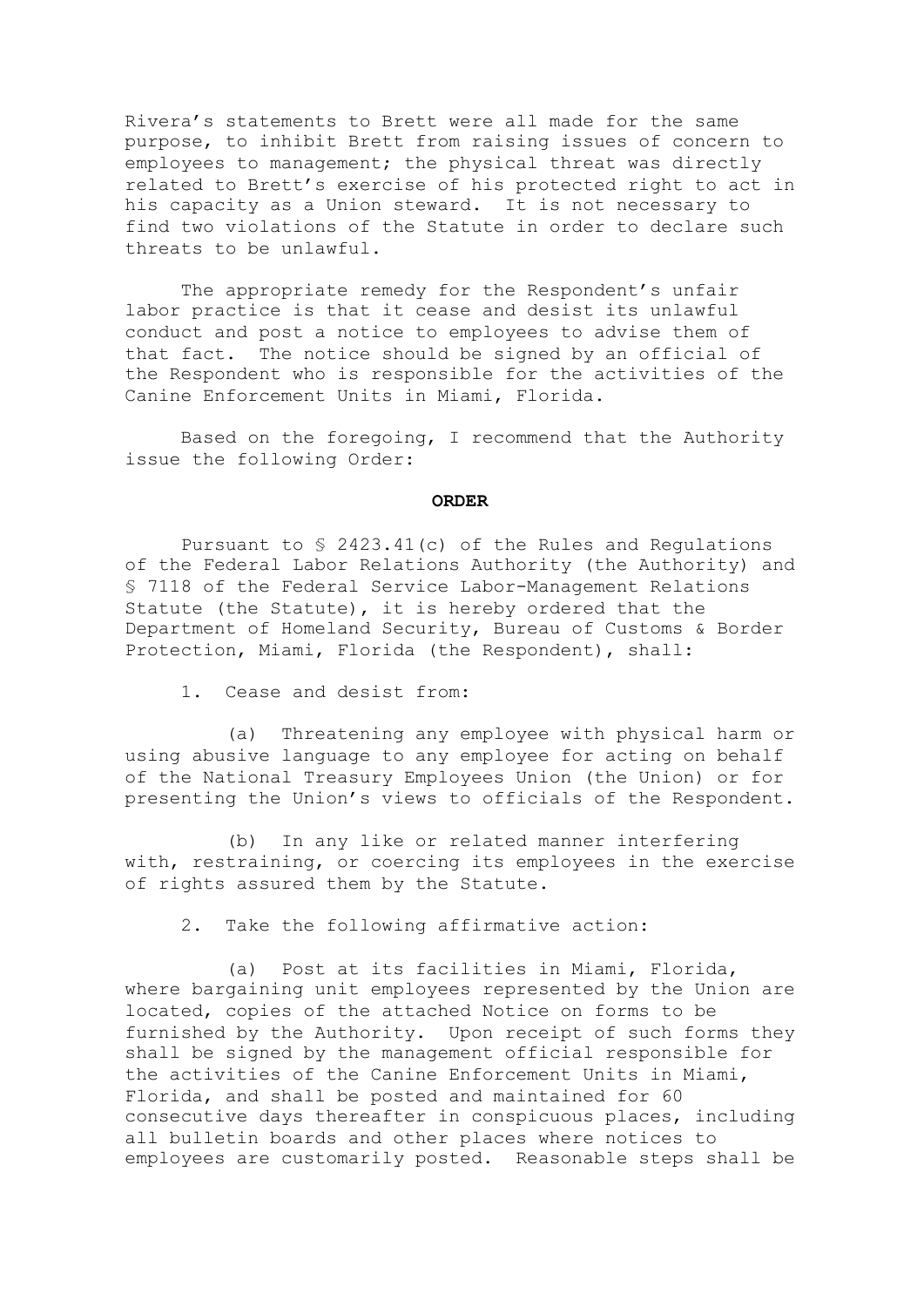taken to ensure that such Notices are not altered, defaced or covered by any other material.

 (b) Pursuant to § 2423.41(e) of the Rules and Regulations of the Authority, notify the Regional Director of the Atlanta Regional Office, Federal Labor Relations Authority, in writing, within 30 days of the date of this Order, as to what steps have been taken to comply.

Issued, Washington, DC, March 15, 2006.

 $\overline{a}$ 

RICHARD A. PEARSON Administrative Law Judge

 $\overline{\phantom{a}}$  , where  $\overline{\phantom{a}}$  , where  $\overline{\phantom{a}}$  ,  $\overline{\phantom{a}}$  ,  $\overline{\phantom{a}}$  ,  $\overline{\phantom{a}}$  ,  $\overline{\phantom{a}}$  ,  $\overline{\phantom{a}}$  ,  $\overline{\phantom{a}}$  ,  $\overline{\phantom{a}}$  ,  $\overline{\phantom{a}}$  ,  $\overline{\phantom{a}}$  ,  $\overline{\phantom{a}}$  ,  $\overline{\phantom{a}}$  ,  $\overline{\phantom{a}}$  ,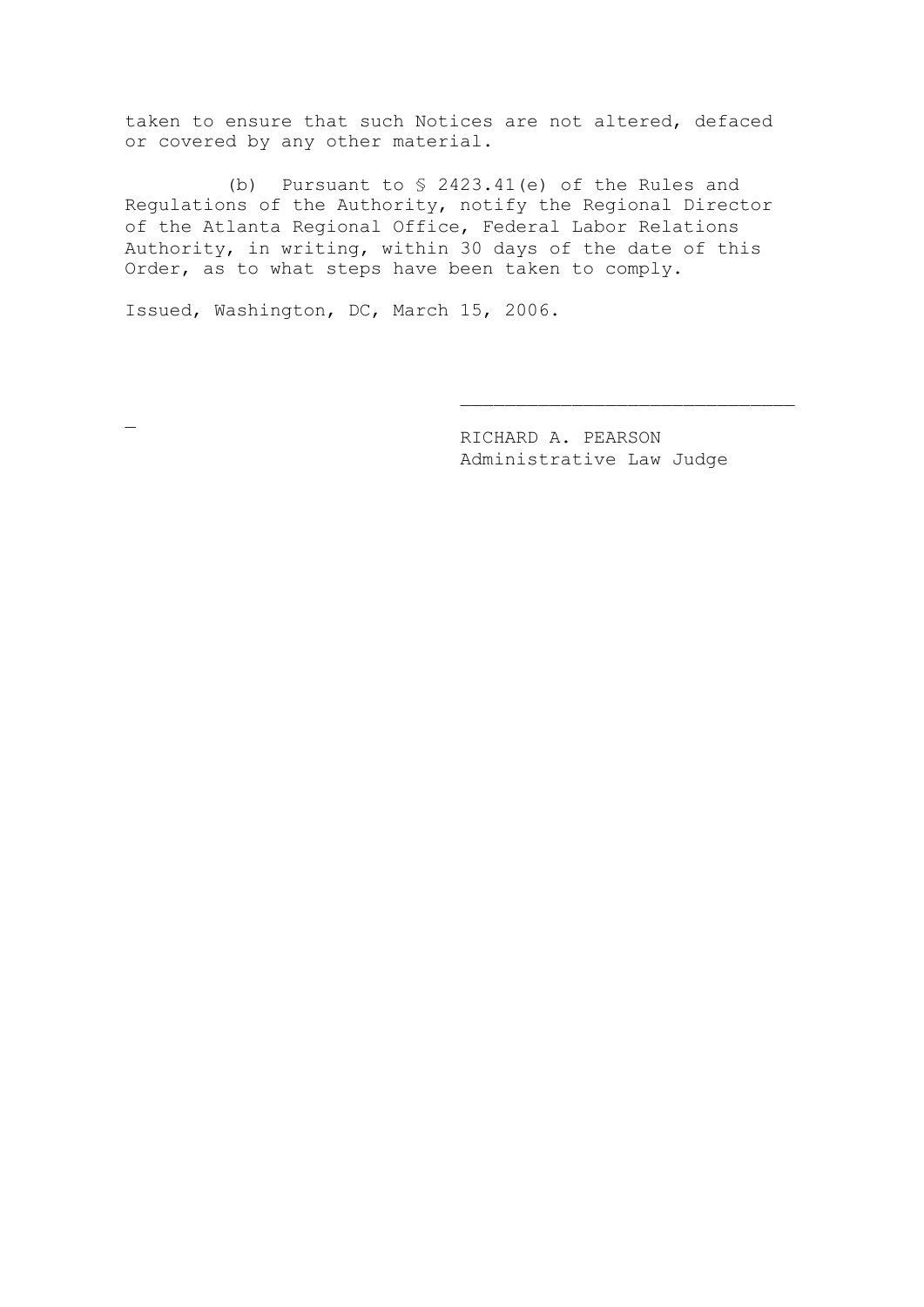#### **NOTICE TO ALL EMPLOYEES**

# **POSTED BY ORDER OF**

#### **THE FEDERAL LABOR RELATIONS AUTHORITY**

The Federal Labor Relations Authority has found that the Department of Homeland Security, Bureau of Customs & Border Protection, Miami, Florida (the Respondent), has violated the Federal Service Labor-Management Relations Statute (the Statute) and has ordered us to post and abide by this Notice.

# **WE HEREBY NOTIFY OUR EMPLOYEES THAT:**

**WE WILL NOT** threaten any employee with physical harm or use abusive language to any employee for acting on behalf of the National Treasury Employees Union (the Union) or for presenting the Union's views to officials of the Respondent.

**WE WILL NOT** in any like or related manner, interfere with, restrain, or coerce our employees in the exercise of their rights assured by the Statute.

> $\overline{\phantom{a}}$  , where  $\overline{\phantom{a}}$  , where  $\overline{\phantom{a}}$  ,  $\overline{\phantom{a}}$  ,  $\overline{\phantom{a}}$  ,  $\overline{\phantom{a}}$  ,  $\overline{\phantom{a}}$  ,  $\overline{\phantom{a}}$  ,  $\overline{\phantom{a}}$  ,  $\overline{\phantom{a}}$  ,  $\overline{\phantom{a}}$  ,  $\overline{\phantom{a}}$  ,  $\overline{\phantom{a}}$  ,  $\overline{\phantom{a}}$  ,  $\overline{\phantom{a}}$  , (Agency)

Dated: \_\_\_\_\_\_\_\_\_\_\_\_\_\_ By: \_\_\_\_\_\_\_\_\_\_\_\_\_\_\_\_\_\_\_\_\_\_\_\_\_\_\_\_\_\_

(Signature) (Title)

This Notice must remain posted for 60 consecutive days from the date of posting, and must not be altered, defaced, or covered by any other material.

If employees have any questions concerning this Notice or compliance with its provisions, they may communicate directly with the Regional Director, Atlanta Regional Office, whose address is: Federal Labor Relations Authority, Marquis Two Tower, Suite 701, 285 Peachtree Center Avenue, Atlanta, GA 30303-1270, and whose telephone number is: 404-331-5300.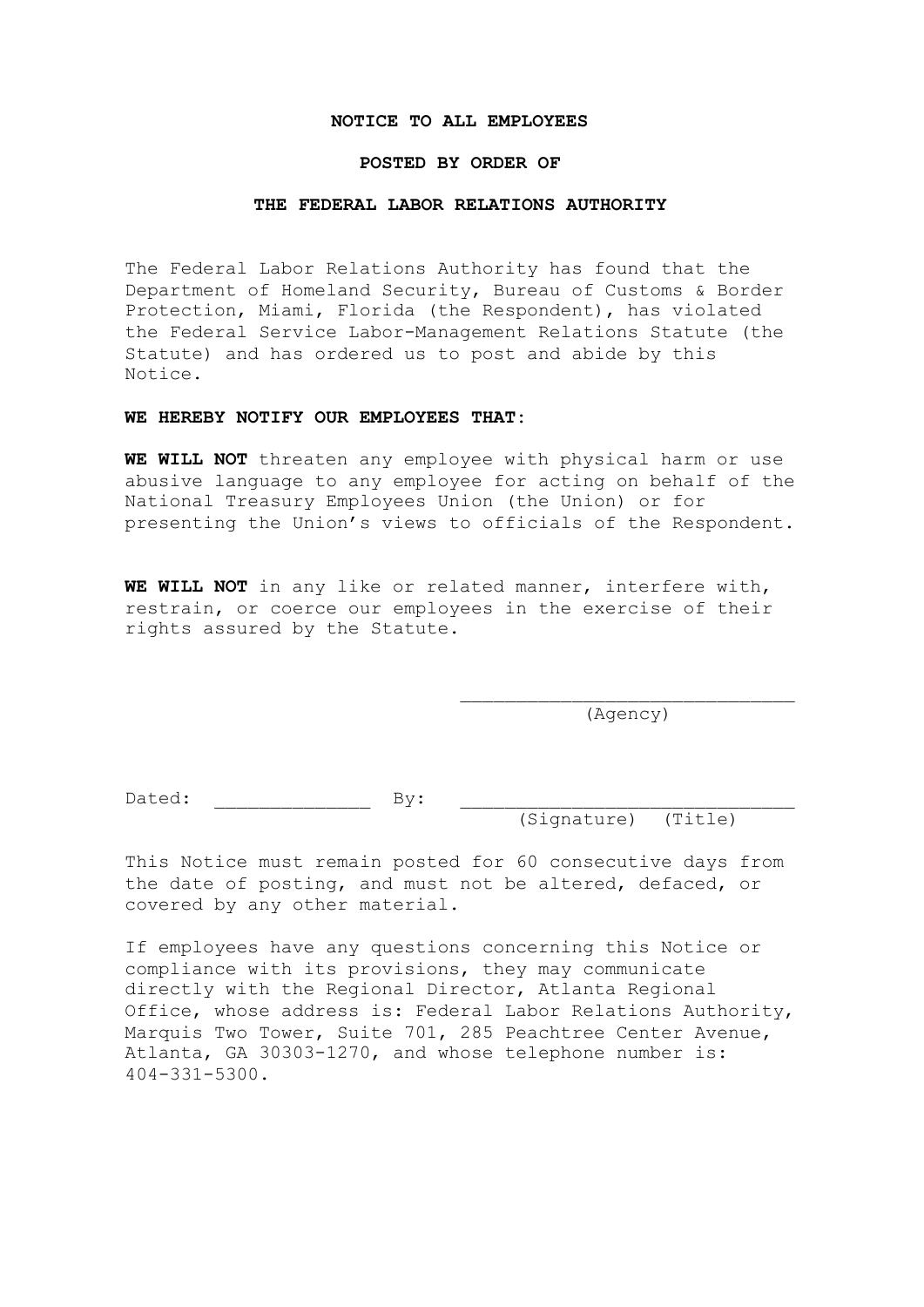## **CERTIFICATE OF SERVICE**

I hereby certify that copies of this DECISION, issued by RICHARD A. PEARSON, Administrative Law Judge, in Case No. AT-CA-03-0565, were sent to the following parties:

| CERTIFIED MAIL AND RETURN RECEIPT |  |  |
|-----------------------------------|--|--|
|                                   |  |  |

**CERTIFIED NOS:** 

\_\_\_\_\_\_\_\_\_\_\_\_\_\_\_\_\_\_\_\_\_\_\_\_\_\_\_\_\_\_\_

Ruth P. Dow, Esq. **7000 1670 0000 1175 1099** Federal Labor Relations Authority Marquis Two Tower, Suite 701 285 Peachtree Center Avenue Atlanta, GA 30303-1270

Rebecca A. Laws, Esq. **7000 1670 0000 1175 1105** Leonard Dorman, LRS Department of Homeland Security Bureau of Customs & Border Protection 909 SE 1st Avenue, Suite 606 Miami, FL 33131

**1112**

Steven P. Flig, Esq. **7000 1670 0000 1175** 

William Harness, National Counsel National Treasury Employees Union 3475 Lenox Road, Suite 690 Atlanta, GA 30326

# **REGULAR MAIL**

National President National Treasury Employees Union 1750 H Street, SW Washington, DC 20006